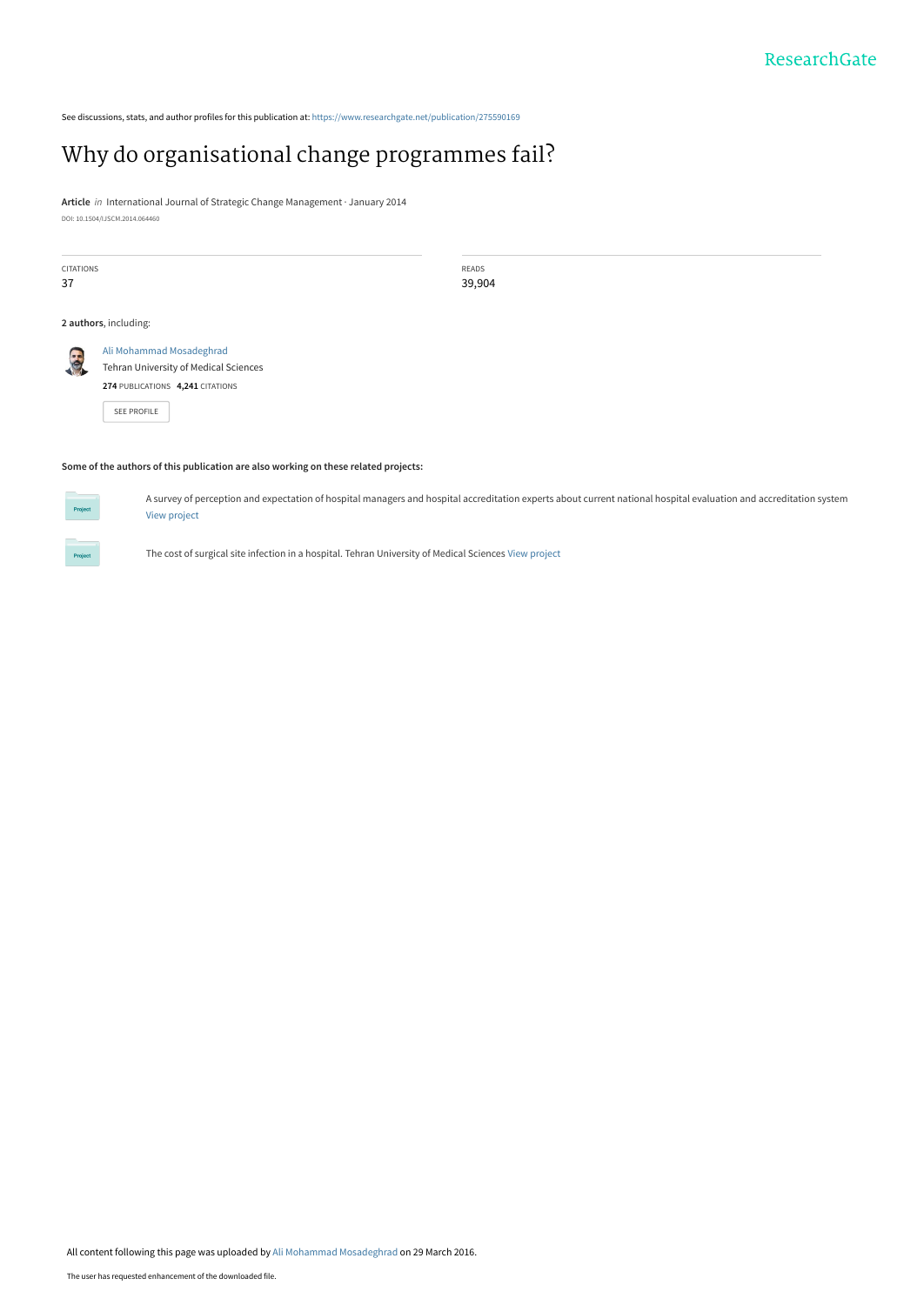# **Why do organisational change programmes fail?**

# Ali Mohammad Mosadeghrad\*

Health Management and Economics Research Centre, School of Health Management and Information Sciences, Tehran University of Medical Sciences, Tehran, Iran E-mail: mosadeghrad@tums.ac.ir \*Corresponding author

# Maryam Ansarian

Management Development Company, Tehran, Iran E-mail: ansarian@yahoo.com

**Abstract:** Many organisations have found it difficult to implement organisational change successfully. This paper using a systematic and meta-analysis review of the literature published between 1980 and 2011 explored the major reasons for organisational change failure. Unsuccessful change programmes were attributed to insufficient education and training, employees' apathy, inadequate management support, poor leadership, inappropriate organisational culture, inadequate resources, poor communication, inappropriate planning, insufficient customer focus, and lack of a monitoring and measurement system. Change-programme implementation and its impact depend on the ability of managers to adopt and adapt the change programme principles in their organisations. A well-designed, wisely adapted and well-implemented change programme helps managers achieve desired results. Identification of those factors that contribute to change success or failure enables change leaders to develop effective strategies for enhancing the chances of achieving desired outcomes.

**Keywords:** organisational change; failure; obstacles; successful implementation.

**Reference** to this paper should be made as follows: Mosadeghrad, A.M. and Ansarian, M. (2014) 'Why do organisational change programmes fail?', *Int. J. Strategic Change Management*, Vol. 5, No. 3, pp.189–218.

**Biographical notes:** Ali Mohammad Mosadeghrad is an Assistant Professor of Health Policy, Management and Economics at Tehran University of Medical Sciences. He received a PhD in Health Policy and Management from the University of London. He is an author, speaker, and a professional quality management consultant and trainer. His research interests include public sector management, strategic quality management, and organisational change. His latest research is focused on international organisational strategies.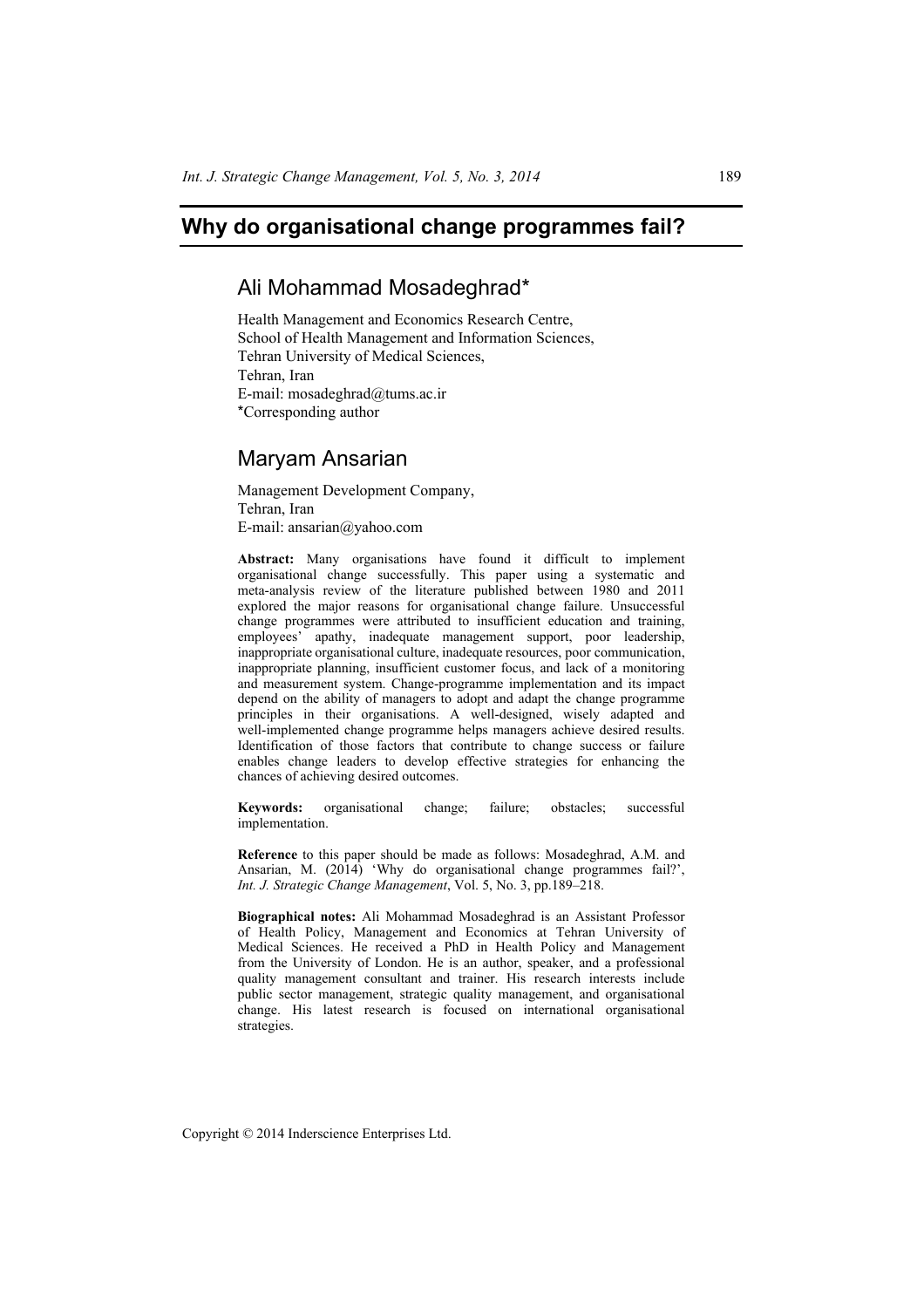Maryam Ansarian is a Management Consultant and Advisor. She received an executive MBA from the University of Wales. Her research interests include organisational behaviour and strategic change.

# **1 Introduction**

Technology advancement, global competition, economic pressures, complex business environment, and the changing needs of customers force managers to change their organisations' structures and procedures to be competitive. Managers regularly apply organisational change programmes such as restructuring, reengineering, downsizing, merger, acquisition, and total quality management (TQM) to reduce operating costs, improve performance, and enhance efficiency.

Bain and Company (2013) using a survey on 1208 executives in various countries in 2013 identified the top most used management techniques and tools for organisational change (Table 1). Managers in Asia-Pacific and North America countries used the highest number of techniques and tools. Companies in Asia-Pacific mostly used customer relationship management. Business process reengineering (BPR) was mostly used in Latin America. Employee engagement programmes were the top of the management tool kit in North America.

| No. | Techniques and tools             | Percentage |
|-----|----------------------------------|------------|
|     | Strategic planning               | 43         |
|     | Customer relationship management | 43         |
|     | Employee engagement              | 43         |
|     | Benchmarking                     | 40         |
|     | Balanced scorecard               | 38         |
| 6   | Core competencies                | 36         |
|     | Outsourcing                      | 36         |
| 8   | Change management                | 35         |
| 9   | Supply chain management          | 34         |
| 10  | Mission and vision statement     | 33         |

**Table 1** The usage of management techniques and tools in 2011

Although the implementation of change programmes improved the productivity of some organisations (Abas and Yaacoob, 2006; Caccia-Bava et al., 2005; Karia and Asaari, 2006; LeBlanc et al., 2004; Prajogo and Sohal, 2003), its application in practice involved many difficulties. The existing literature contains many reports of change programmes failure (Mourier and Smith, 2001; Miller, 2002; Singels et al., 2001). Some researchers found a failure rate of between 50% and 70% for organisational change programmes (Balogun and Hailey, 2004; Beer and Nohria, 2000; Raps, 2004; Sturdy and Grey, 2003). Some others reported a failure rate of 80% or more (Kearney, 1992; Witcher, 1993; Zairi et al., 1994).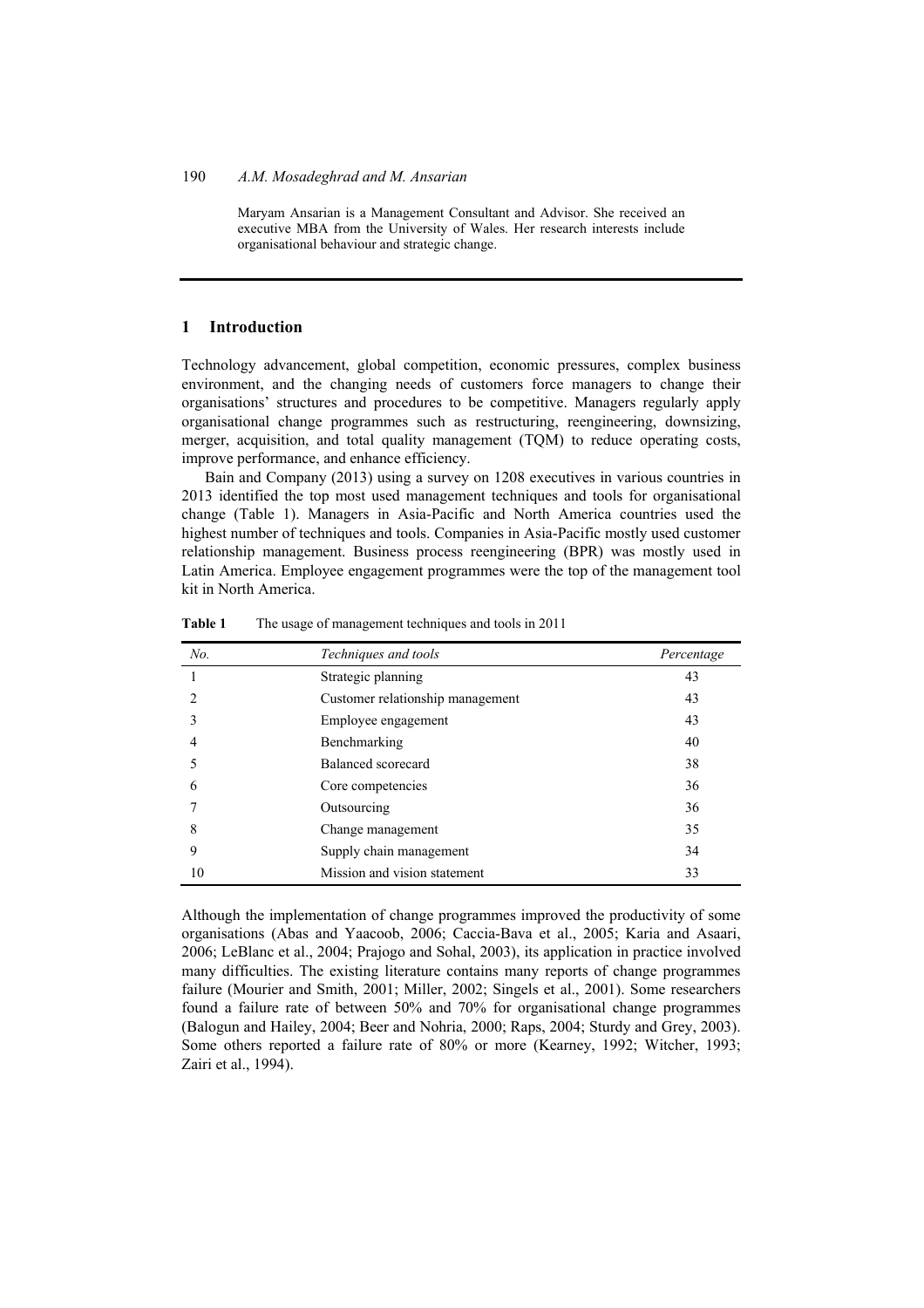For instance, Schaffer and Thompson (1992), in a study of 300 electronics companies in the USA, found that 63% of them failed in their change programmes. Only 10% of those change programmes were successful. According to Sturdy and Grey (2003), although 90% of organisations applied changes, 66% of them were not successful in achieving their objectives. Mourier and Smith (2001) in a study of 210 American manufacturing and service organisations that implemented various change programmes found a 25% success rate. Another study on Fortune 100 companies that initiated change programmes between 1980 and 1995, found that only 30% of them realised an improvement in their performance (Pascale et al., 1997).

Several authors and researchers reported failure of downsizing programmes in meeting managers' expectations. A study on Fortune 100 companies that initiated downsizing strategies between 1983 and 1995 showed that the profit of 25% of them decreased after downsizing and 44% were merged, acquired, or declared bankruptcy eventually. Only 18% of those companies achieved higher profitability after downsizing (Chitwood, 1997). In another survey of 1005 downsized companies, 2l% could increase return on capital employed (Bruton et al., 1996).

Burrows (1992) reported a 95% failure rate for TQM programmes. According to Crosby (1992), about 90% of TQM programmes implemented in US failed. Kearney (1992) claimed that 80% of TQM initiatives failed to produce any tangible benefits. Some other researchers reported a failure rate of 60-70% for TQM initiatives (Becker et al., 1994; Brown, 1993; Hutton, 1992; Jacob, 1993; Hubiak and O'Donnell, 1996). Some reported 20–35% improvement in productivity after implementing TQM programmes (Benson, 1993; Eskildson, 1994; Harari, 1997).

Similarly, BPR projects did not succeed as expected and failed to produce desired results (Al-Mashrai and Zairi, 1999; Davenport and Short, 1990; Hammer, 1990; Short and Venkatraman, 1992; Wastell et al., 1994). Bryant (1998) cited a failure rate of 80% for BPR programmes. Revenaugh (1994) found the failure rate for BPR projects as over 50%. Wellins and Murphy (1995) have predicted that 70% of reengineering efforts are doomed to fail from the start.

Although the findings of some of these studies might suffer from methodological weaknesses, the increasing number of studies reporting failure rates at times above 70% gives cause for concern. The continuing failure rates of organisational change programmes created significant challenges for change leaders. Hence, the authors attempt to identify barriers that must be overcome for successful implementation of organisational change programmes. The results will help organisations in planning better organisational change designs and strategies.

#### **2 Methodology**

### *2.1 Purpose and objectives*

The main purpose of this study is to identify obstacles to change programmes implementation. The aim is to get a better understanding of why such organisational change programmes fail so frequently.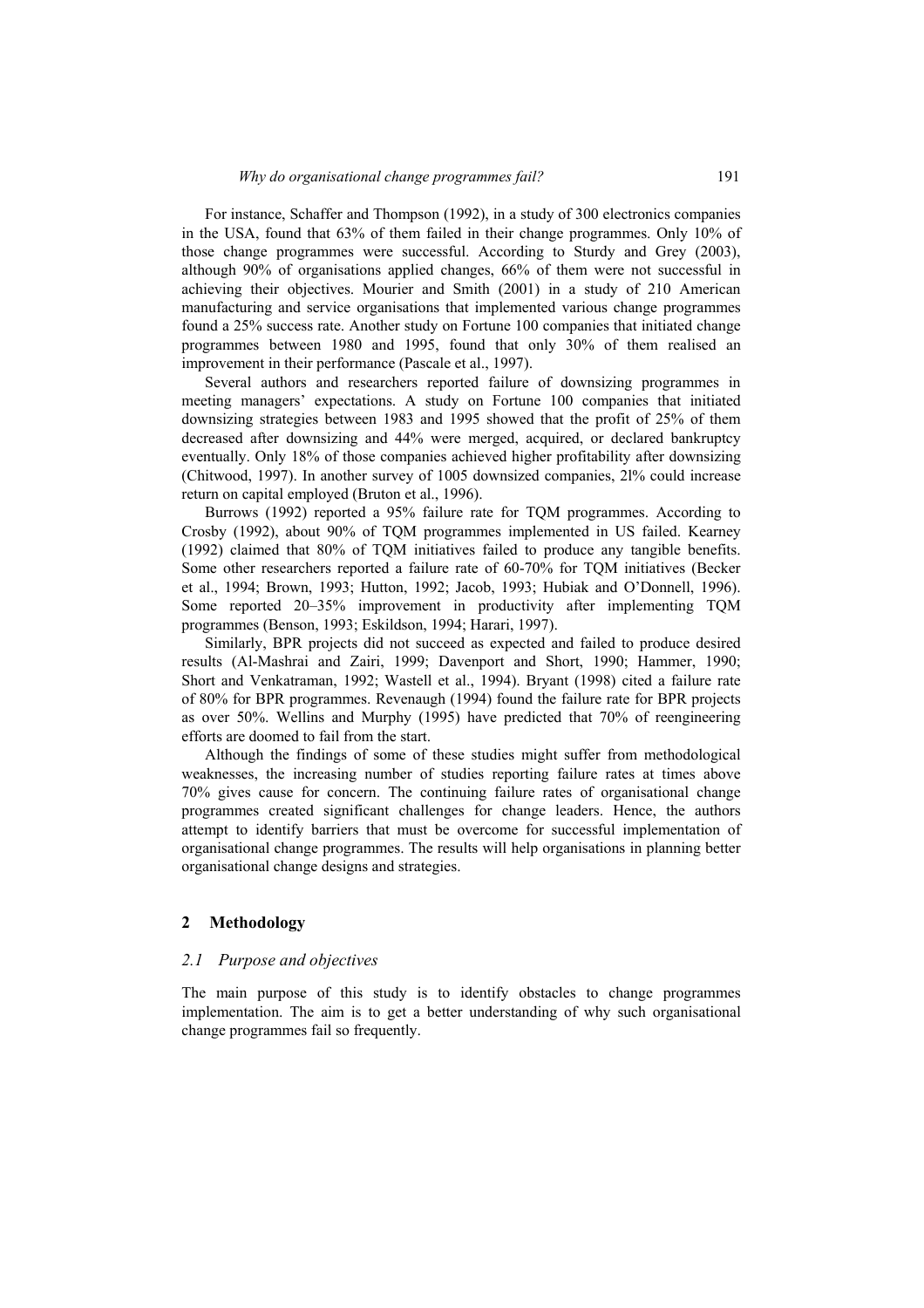#### *2.2 Design and method*

It was decided to use a secondary research to review the literature on organisational change implementation to identify factors that inhibit successful implementation of organisational change. Comparing the findings of these studies and analysing further the reasons for the failure of organisational change contribute to developing a sustainable model of organisational change.

A secondary research can be done in three ways: narrative review, systematic review, and meta-analysis. In this study, systematic and meta-analysis of the existing research studies on barriers to organisational change implementation between January 1980 and December 2011 were undertaken. 'Meta-analysis' means analysis of analyses (Glass, 1976). It refers to the statistical synthesis of the results of a series of studies. The purpose of meta-analysis is to understand what we know and integrate our information into abstract, general, causal, and relational form (Willson, 1981). It provides valid and reliable knowledge for evidence-based decision-making by critical evaluation and synthesis of multiple primary researches.

Ten electronic databases were searched, including PubMed, Directory of Open Access Journals, Ebsco research databases, Elsevier science, Emerald, JSTOR, ScienceDirect, Social Science Citation Index, Social Science Research Network and Web of Knowledge. In addition, journals such as *Journal of Organisational Change Management*, *Journal of Change Management*, and *International Journal of Strategic Change Management* were searched for articles not yet indexed in the databases. The reference lists of the retrieved books and articles were also used to identify additional academic sources. The final step was a general internet search using Google, Yahoo, and AltaVista search engines to find further information. Keywords included 'organisational change', 'implementation', 'failure', 'barriers' and 'obstacles'. Selection was restricted to:

- those written in English
- published between 1980 and 2011
- using an empirical approach (quantitative or qualitative)
- identified barriers to implementing the change programme.

The authors reviewed the titles and abstracts of all identified studies and compiled a list of 'possibly eligible' studies. The authors then read and assessed all the identified documents and extracted the related ones onto a data sheet. An academic expert in organisational change assessed the process of literature review and the outcome and confirmed them. The primary literature search identified 1713 publications focused on change implementation in organisations. The abstracts were further reviewed for those studies that identified organisational change barriers, which excluded 1530 publications. The remaining 183 were then retrieved for the full text documents to evaluate their methods and findings. Finally, 56 empirical studies reporting organisational change barriers and obstacles were reviewed. The literature review process is depicted in Figure 1.

The empirical studies were conducted in 26 countries. Thirty-two studies were reported in developed countries and 24 in developing countries. A questionnaire survey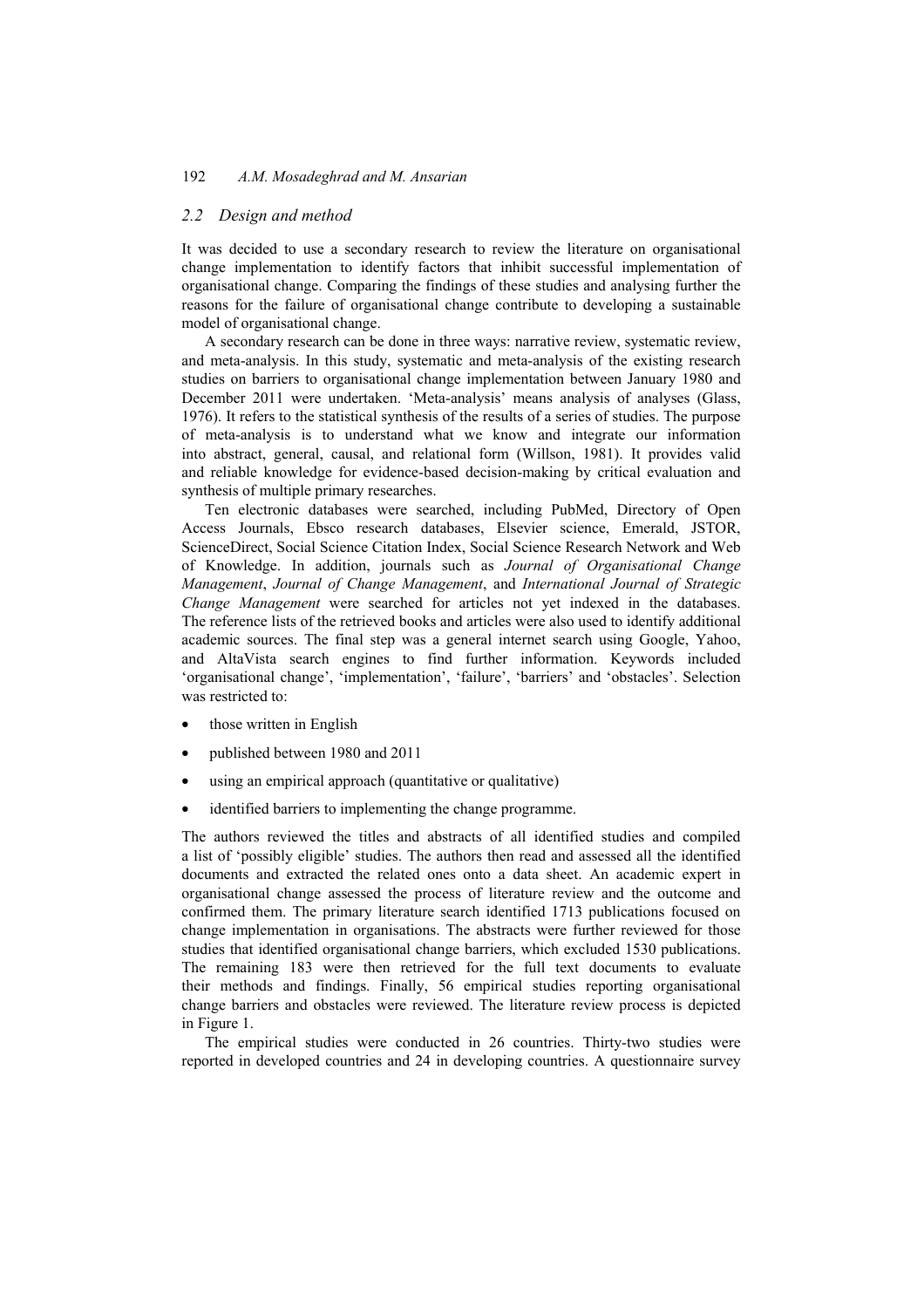was used as the main method of data collection in 41 studies. The rest of studies (15) used case study approach and interviews for collecting data.

Both qualitative and quantitative analyses were used in this study. Content analysis was used to describe and explain the reasons for the failure of organisational change programmes documented in the existing documents. Open, axial, and selective coding (Strauss and Corbin, 1998) were applied to the data to detect and code reasons for organisational change failure, organise them into logical and meaningful categories, make connections between and among categories, explain the link between categories, and develop a theory from the relationships found among the categories. NVivo software (version 7) was used for qualitative data analysis and retrieval.

In addition, SPSS software (version 11.5) was used to provide descriptive statistics such as frequency, percentage, Means and Standard Deviations. *T*-Test was used to test the significance of occurrence of change programmes' inhibitors in developed and developing countries. Regression analysis was used to determine which obstacles were perceived as significant in organisational change failure.

**Figure 1** Literature review process (see online version for colours)



#### **3 Results**

#### *3.1 Qualitative study*

Overall, 55 barriers to successfully implementing a change programme were identified in this research (Table 2).

Table 3 shows the 10 most frequently mentioned reasons for change programme failures in literature. Insufficient education and training was the most frequently mentioned reason for change management failure and was cited 32 times.

These barriers to change-programme implementation were grouped as following: strategic barriers, structural barriers, human resources barriers, contextual barriers, and procedural barriers (Table 2). Human resource problems were the most frequently mentioned reason for change management failure followed by strategic problems (Table 4).

Strategic problems are significant barriers to the change-programme implementation and have the most negative impact on its success. These barriers are mainly related to management and leadership of the organisation. Inhibitors like poor management, deficient leadership, and lack of strategic planning are grouped in this category. The human resources barriers are those obstacles that are related to the human factor such as staff shortage, employee resistance to the change, and inadequate human resource management practices. The structural obstacles are related to the structure, systems,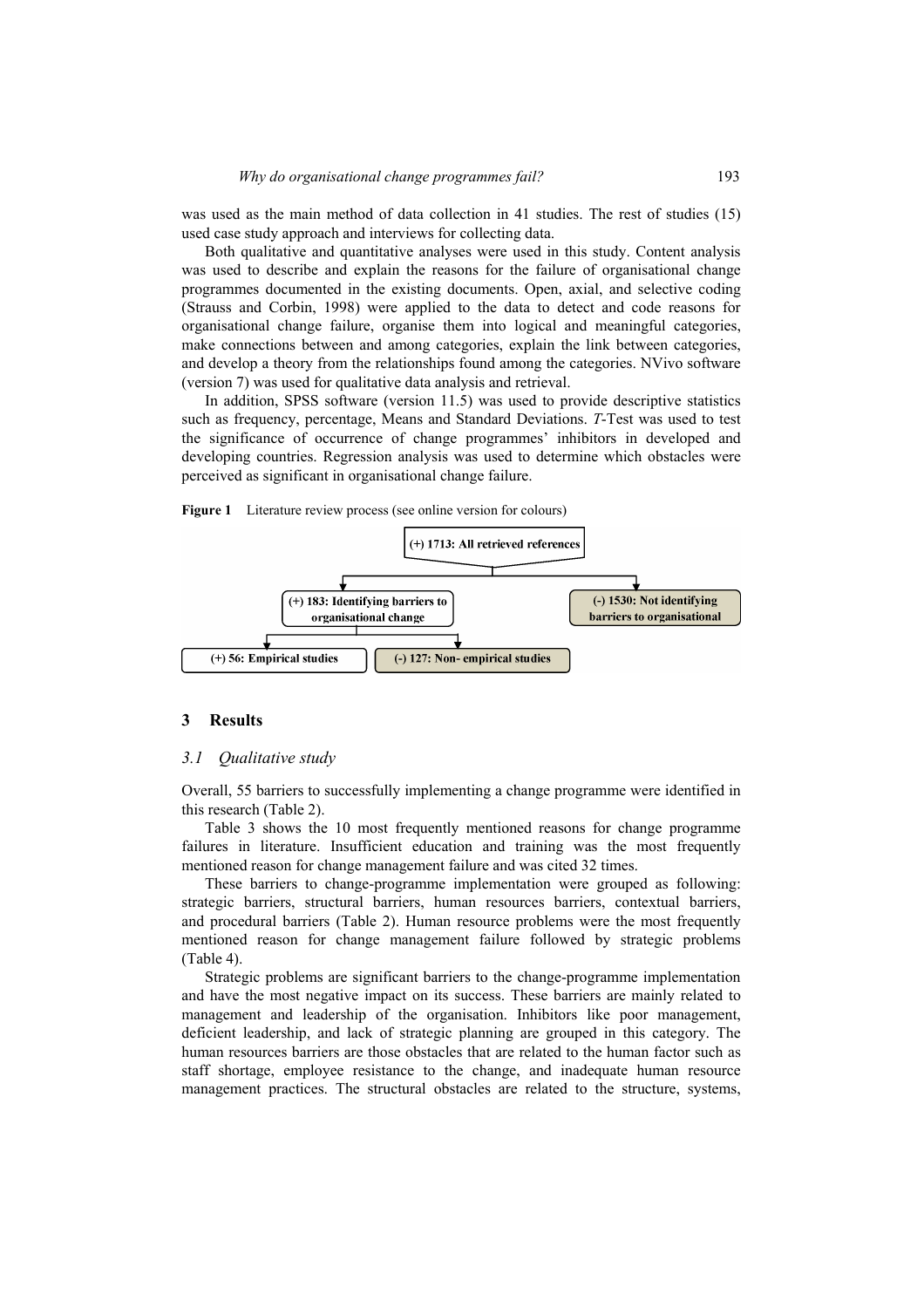and resources required for implementing the change programme (e.g., inappropriate organisational structure and lack of resources).

| Strategic barriers |                                                                 | Human resources barriers |                                                    |  |  |
|--------------------|-----------------------------------------------------------------|--------------------------|----------------------------------------------------|--|--|
|                    | Unjustified change                                              |                          | Lack of employee involvement and                   |  |  |
| $\bullet$          | Change adoption barriers                                        |                          | participation                                      |  |  |
| $\bullet$          | Unrealistic expectations                                        | $\bullet$                | Lack of employee commitment                        |  |  |
| $\bullet$          | Deficient leadership                                            | $\bullet$                | Lack of employee motivation and                    |  |  |
| ٠                  | Poor management                                                 |                          | satisfaction                                       |  |  |
| ٠                  | Lack of top management support                                  | $\bullet$                | Lack of employee interest                          |  |  |
| $\bullet$          | Lack of management understanding of the                         |                          | High employee turnover                             |  |  |
|                    | change                                                          | ٠                        | Employees' resistance to change                    |  |  |
| ٠                  | Lack of top management involvement                              | $\bullet$                | Low employee education level                       |  |  |
| $\bullet$          | Lack of middle and frontline managers'                          | $\bullet$                | Employee shortage, increased work load             |  |  |
|                    | involvement                                                     | $\bullet$                | Lack of training and education                     |  |  |
| $\bullet$          | Middle management resistance                                    | $\bullet$                | Incompetent employees                              |  |  |
| $\bullet$          | Management turnover                                             | $\bullet$                | Inadequate empowerment at all levels               |  |  |
| $\bullet$          | Inappropriate planning                                          | $\bullet$                | Lack of recognition and reward for success         |  |  |
| $\bullet$          | Lack of a vision and clear direction                            | $\bullet$                | Fear of losing job                                 |  |  |
| $\bullet$          | Lack of constancy of purpose                                    | $\bullet$                | Lack of union cooperation                          |  |  |
| ٠                  | Conflicting gaols                                               |                          | Contextual barriers                                |  |  |
|                    | Drive for short-term results                                    | $\bullet$                | Inappropriate organisational culture               |  |  |
|                    | Experience of previous failed change                            | $\bullet$                | Lack of team orientation                           |  |  |
|                    | initiatives                                                     | $\bullet$                | Lack of employee trust in senior                   |  |  |
|                    | Lack of government support                                      |                          | management                                         |  |  |
|                    | Procedural barriers                                             | $\bullet$                | Problem solving mindset                            |  |  |
|                    | Lack of expertise to implement the change                       | $\bullet$                | Poor ineffective communication                     |  |  |
| $\bullet$          | Inappropriate model for implementing<br>change                  | $\bullet$                | Difficulties in changing organisational<br>culture |  |  |
| $\bullet$          | Inappropriate methods for implementing                          | $\bullet$                | Lack of innovation                                 |  |  |
|                    | change                                                          | $\bullet$                | Political behaviours                               |  |  |
| ٠                  | Lack of process focus                                           | $\bullet$                | Diversity of workforce                             |  |  |
| $\bullet$          | Lack of customer focus                                          |                          | Structural barriers                                |  |  |
| $\bullet$          | Lack of suppliers' involvement                                  |                          |                                                    |  |  |
| $\bullet$          | Lack of measurement                                             | $\bullet$                | Inappropriate organisational structure             |  |  |
| $\bullet$          | Bureaucracy and paperwork                                       | $\bullet$                | Not providing required physical resources          |  |  |
|                    | $\mathbf{r}$ and $\mathbf{r}$ and $\mathbf{r}$ and $\mathbf{r}$ |                          | Lack of financial support, cost of                 |  |  |

implementation

• Lack of (or limited) information systems • Lack of organisational flexibility

Ineffective corrective actions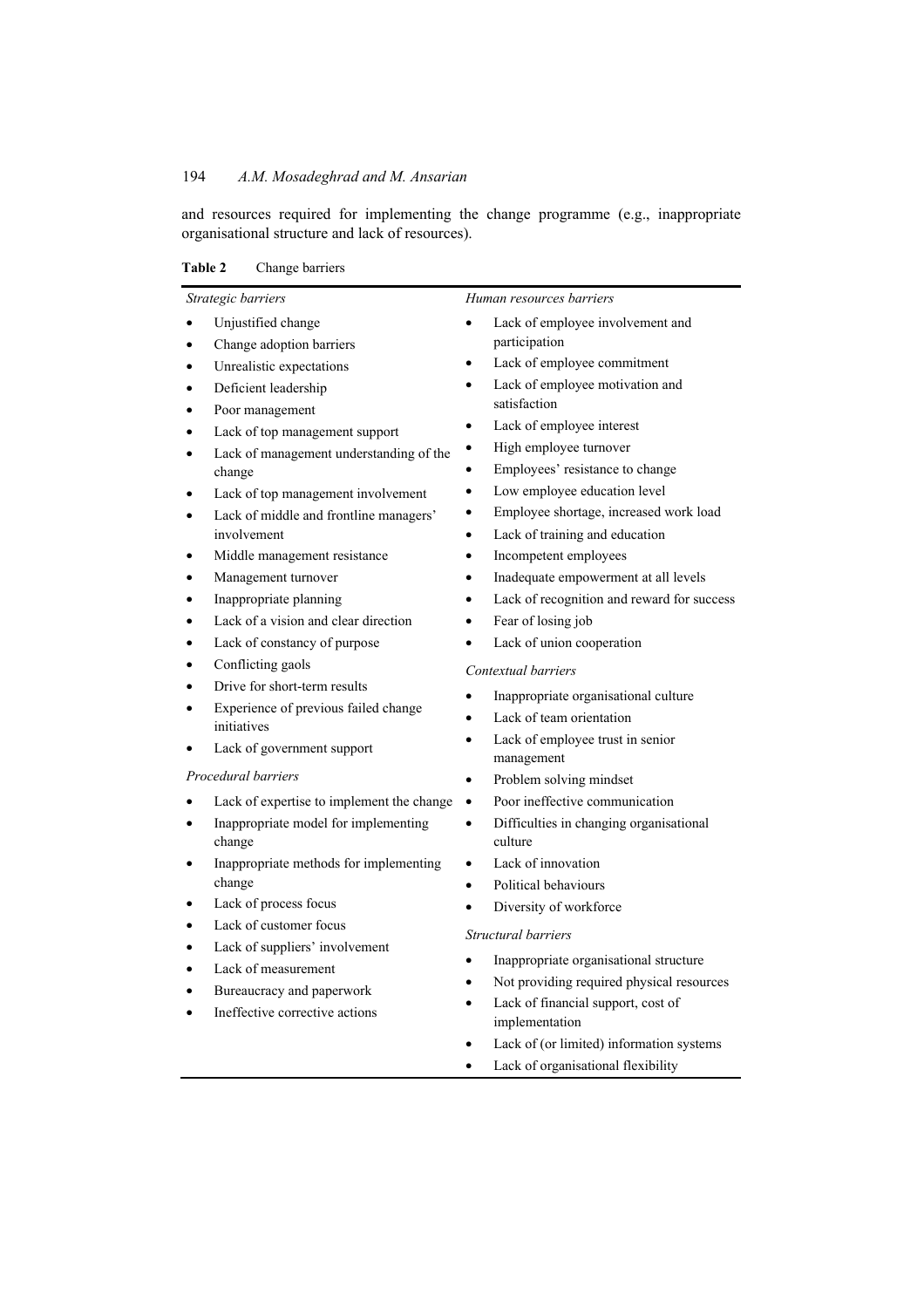| Change barriers                                    | Frequency of<br>occurrence | Prioritised<br>rank |
|----------------------------------------------------|----------------------------|---------------------|
| Insufficient education and training                | 32                         |                     |
| Lack of employees involvement                      | 31                         |                     |
| Lack of top management support                     | 30                         | 3                   |
| Poor leadership and management                     | 28                         | 4                   |
| Lack of an appropriate organisational culture      | 27                         | 5                   |
| Inadequate resources                               | 21                         | 6                   |
| Poor and ineffective communication                 | 17                         |                     |
| Lack of a plan for change                          | 15                         | 8                   |
| Lack of customer focus                             | 14                         | 9                   |
| Lack of a robust monitoring and measurement system | 12                         | 10                  |

Table 3 Prioritisation of reasons for change programme failure

**Table 4** Change barriers' categories in organisations

| Change barriers          | Frequency | Mean |
|--------------------------|-----------|------|
| Human resources barriers | 116       | 2.07 |
| Strategic barriers       | 111       | 1.98 |
| Contextual barriers      | 60        | 1.07 |
| Procedural barriers      | 56        | 1.00 |
| Structural barriers      | 36        | 0.64 |

The contextual barriers are those difficulties arising when an appropriate culture is not developed to achieve the highest potential from implementing the change programme. This category includes lack of creativity and teamwork and communication problems. Major procedural problems that organisations may encounter during the change-programme implementation tend to be as follows: complexity of processes, bureaucracy, lack of customer focus, lack of supplier partnership, and lack of an evaluation and self-assessment system.

#### *Unjustified change*

The reason for adopting an organisational change is a critical factor in its success. An organisation should not adopt a change initiative as a defensive mechanism as it was forced by the situation or because other organisations are using it. In this case, their understanding of the change programme and their commitment to and involvement in the change programme would be low and they would abandon it very soon (Beer, 2003). As a result, employees will lose interest and faith in the change programme. Managers should justify the need for implementing the change programme. They should explain the reasons for implementing the change programme and its benefits to employees and make sure that employees understand the urgency of the change programme.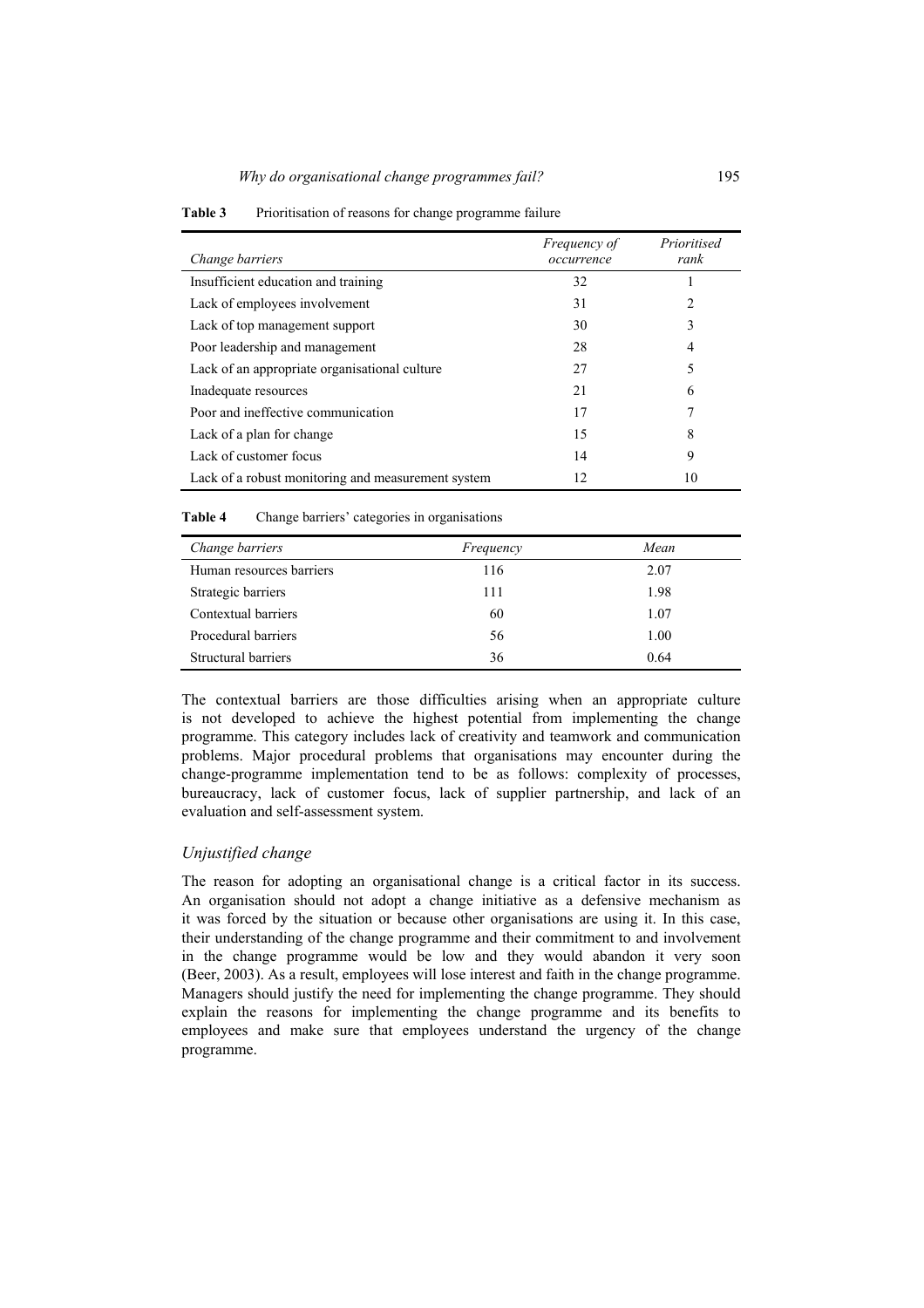#### *Change adoption barriers*

The change programme will not succeed unless the organisation is ready to change (Yang, 2003). An organisation should be generally healthy before implementing the change programme. If an organisation has significant problems such as an unstable funding base, poor leadership, poor employee morale, and serious tensions between managers and employees, change-programme implementation should be delayed until favourable conditions exist. It is likely that implementing change programmes at this time will result in even greater organisational problems.

#### *Unrealistic expectations*

Organisations should be realistic about what to expect from their change programme (Huq, 2006; Jun et al., 2004). The effectiveness of a change programme depends on the appropriate implementation of an effective model in a supportive environment. Managers cannot expect miracles from their change programmes. It is a process to solve the problems. An appropriate change model should be applied appropriately to solve the problems. Hence, realistic targets should be established.

#### *Deficient leadership*

Change is most likely to fail when driven by ineffective leadership (Cummings and Worley, 2005; Mourier and Smith, 2001). According to Shortell et al. (1995), command-and control-based leadership was the main barrier to the TQM successful implementation in organisations. Leaders have a critical role in leading the change programme, developing and communicating a vision, motivating employees to participate in the change programme actively, and overcome resistance and conflict (Pasternack and Viscio, 1998). Organisational change requires effective leaders, who apply different styles of leadership in different circumstances (Goleman, 2000) to inspire, motivate, and empower employees to accept the responsibility for the organisational change, develop their skills and knowledge to enable them to do their tasks effectively and efficiently.

#### *Poor management*

Hrebiniak (2006) in a study of 243 managers who were involved in the process of change implementation found lack of managers' ability to manage change and reduce resistance as the major obstacle to the change programme. Many of the obstacles hindering change programme such as lack of a clear vision, poor planning, ineffective strategies, poor organisational culture, poor communication, inadequate resources, and employee resistance to change are linked to how effectively the change programme is managed. Ineffective managers create more stress for employees who are applying the organisational change. Top management is responsible to plan for and lead the organisational change. The reasons for ineffective management could be poor selection methods, lack of training and development, and lack of support from above (Longenecker et al., 1999). Therefore, experienced and competent managers should be recruited to lead organisational change programmes. They should be trained adequately in change management theory and practice to be able to inspire employees to apply the changes and achieve organisational goals.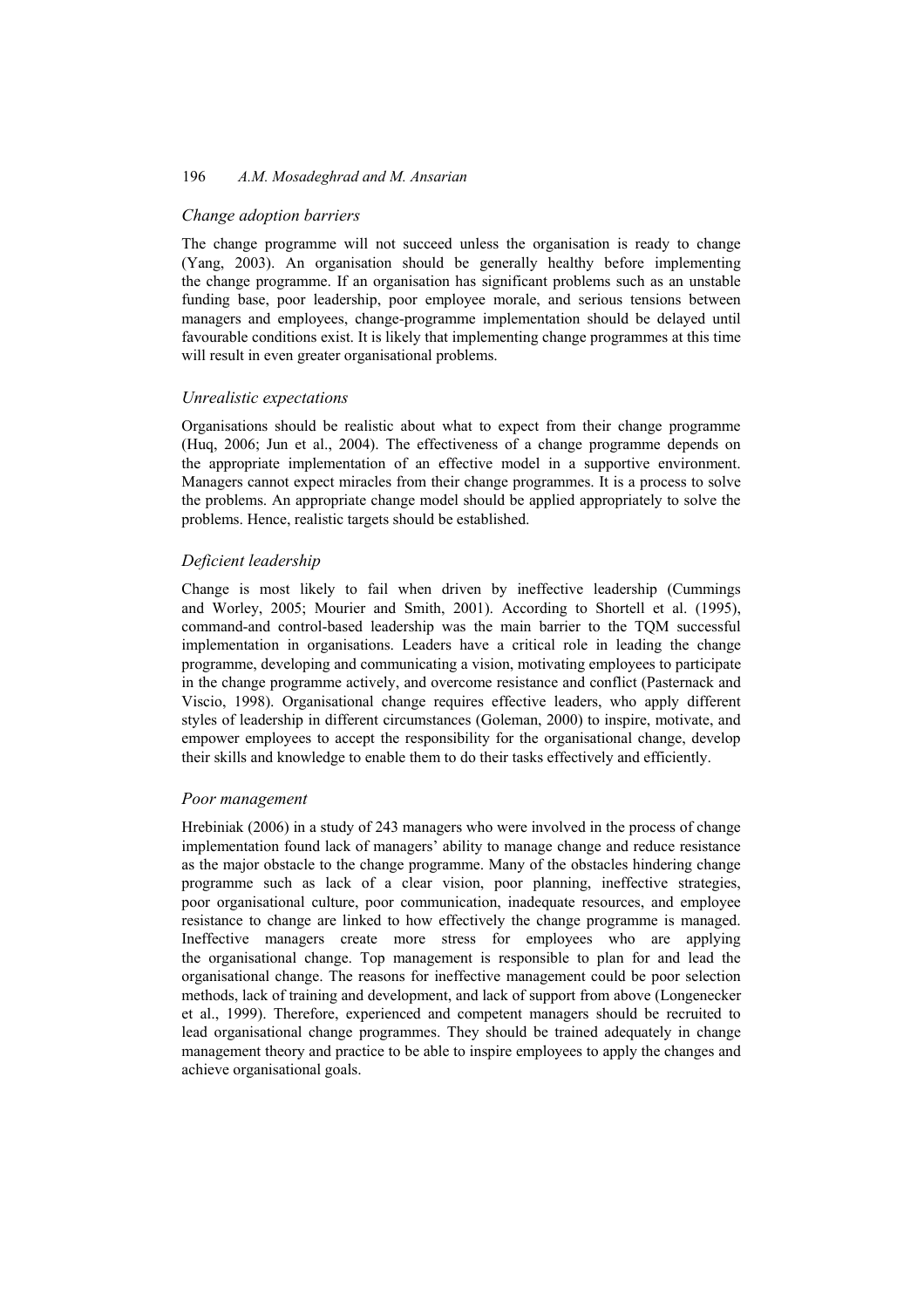### *Lack of top management support*

Top management commitment is the most important factor in the success or failure of change initiatives (Hansson and Klefsjo, 2003; Paper et al., 2001; Talib et al., 2011). Srinidhi (1998) argue that lack of top management involvement is the most critical barrier to strategic quality management implementation. Low management commitment and involvement can result in failure in as many as 80% of firms (Atkinson, 1990; Jaehn, 2000). Top-management involvement in the change programme helps establish a sense of urgency of the change programme (Hansson and Klefsjo, 2003). Top management's limited experiences and training in organisational change programme are major obstacles to their active participation in the change initiative. A lack of knowledge about change programme, management turnover, and ineffective communication between management and employees are the main reasons for the low management commitment to change programme (Soltani et al., 2005; Psychogios and Priporas, 2007).

#### Lack of middle and front-line managers' commitment and involvement

Middle managers can act as barriers to the successful implementation of a change programme (Adebanjo and Kehoe, 1998; Ennis and Harrington, 1999; Glover, 2000). The change programme will fail without middle managers' support and involvement. Middle managers may see that the change programme cost them status, power, and recognition. They may not let employees take responsibility (Venkatraman, 2007). Lack of involving middle managers in change initiatives makes them resist the change programme and react with suspicion and uncertainty (Harrington and Williams, 2004; Jacobsen, 2008). Top management should involve middle managers in designing and promoting change. Middle managers, due to their position, can contribute greatly to change-programme implementation by converting organisational goals, objectives, and strategies into detailed departmental objectives and operational activities, explaining the principles of the change programme to the front-line employees, and ensuring their commitment (Baidoun, 2003; Oakland, 2000; Wimalasir and Kouzmin, 2000).

#### *Management turnover*

Management turnover is another important barrier to successful implementation of a change programme (Mosadeghrad, 2005). Management turnover increases the chance of subjective management, leading to unfavourable outcomes. Managers may avoid taking risks and making radical changes because they are afraid that it may cost them their jobs (Soltani et al., 2005). Managers cannot plan for the long-term and have to maintain the status quo. The job security of managers encourages long-term planning and their commitment to pursuing long-term objectives. They would develop more long-term and strategic goals and take more risks in achieving the goals.

# *Inappropriate planning*

Lack of planning and vague and unclear goals and objectives are responsible for the failure of organisational change programmes (Mourier and Smith, 2001; Talib et al., 2011). Newall and Dale (1991) concluded that lack of detailed planning prior to the introduction of TQM was a key reason for its future difficulties in eight UK-based companies. Poor planning produces poor performance. "Those who fail to plan, plan to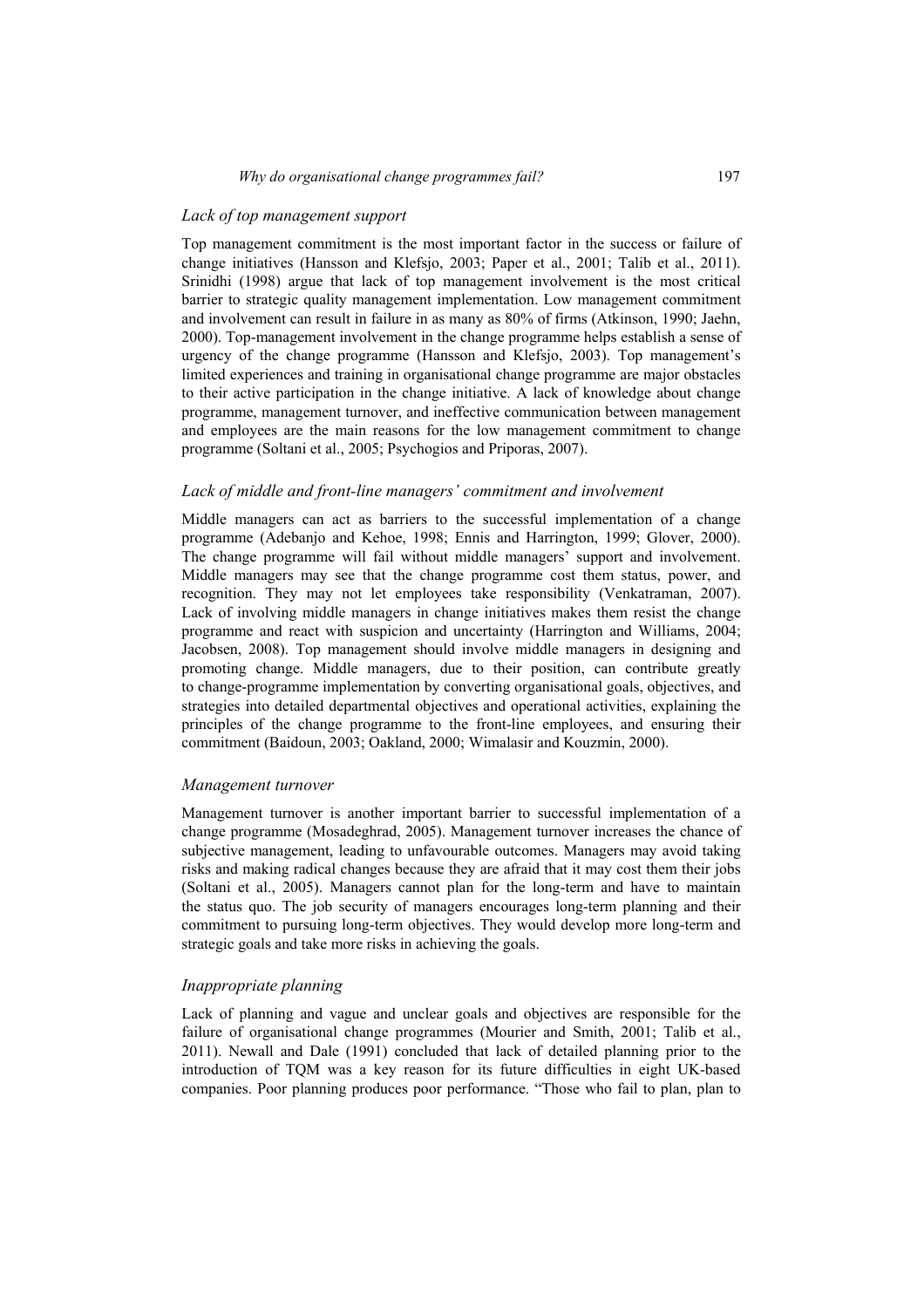fail" (Longenecker et al., 1999). Planning for change in terms of goal setting, staffing, determining policies, tactics and action plans, and defining roles and responsibilities are crucial for change management success. A plan should be viable. All managers and employees should approve the plan and be committed to its implementation (Land et al., 1989).

#### *Lack of vision and clear direction*

Lack of vision and direction reduces the front-line managers' and supervisors' willingness to take risks. This adversely affects innovation, and problem-solving activities (Longenecker et al., 1999). Top management's desire for change is not enough. Managers must develop and build a shared vision for the organisation (Senge, 1990; Kotter, 1996). Employees expect managers to create a vision of a better future for them and communicate it effectively to them and work together towards its achievement (Hoag et al., 2002). Managers have to articulate a clear vision and communicate it to employees, inspire them to apply the changes in the structures and the processes, and manage the change programme effectively and efficiently (Kotter, 1995).

# *Lack of constancy of purpose*

According to Preiss et al. (1996) lack of coordination between change initiatives like BPR and TQM and companies' strategy was a reason for those programmes' failure. Deming (1986) believed that lack of constancy of purpose is a deadly disease for organisations. Senior managers must provide constancy of purpose through developing and sustaining a long-term vision of the changes necessary to succeed. Everyone in the organisation should concentrate on the change objectives.

# *Conflicting goals*

Conflicting goals are common in most organisations. Different departments in an organisation may have different goals and objectives that might be in conflict with each other. These conflicting demands and expectations affect the daily operations of the organisation and consequently negatively influence organisational change. Managers and employees should identify the areas of conflict and resolve them. Reducing conflict requires strong visionary leadership, clear direction, and effective mutual communications (Longenecker et al., 1999).

# *Drive for short-term results*

Organisations have to develop long-term plans to complete a major transformational change. They cannot obtain satisfying results by skipping some steps (Kotter, 1995). The process of adapting and institutionalising a change programme is a difficult and long-term process. It can take an organisation several years to create a supportive organisational structure and culture and change the values and attitudes of its people to participate continuously in the change programme process (Beer, 2003; Dale et al. 1997).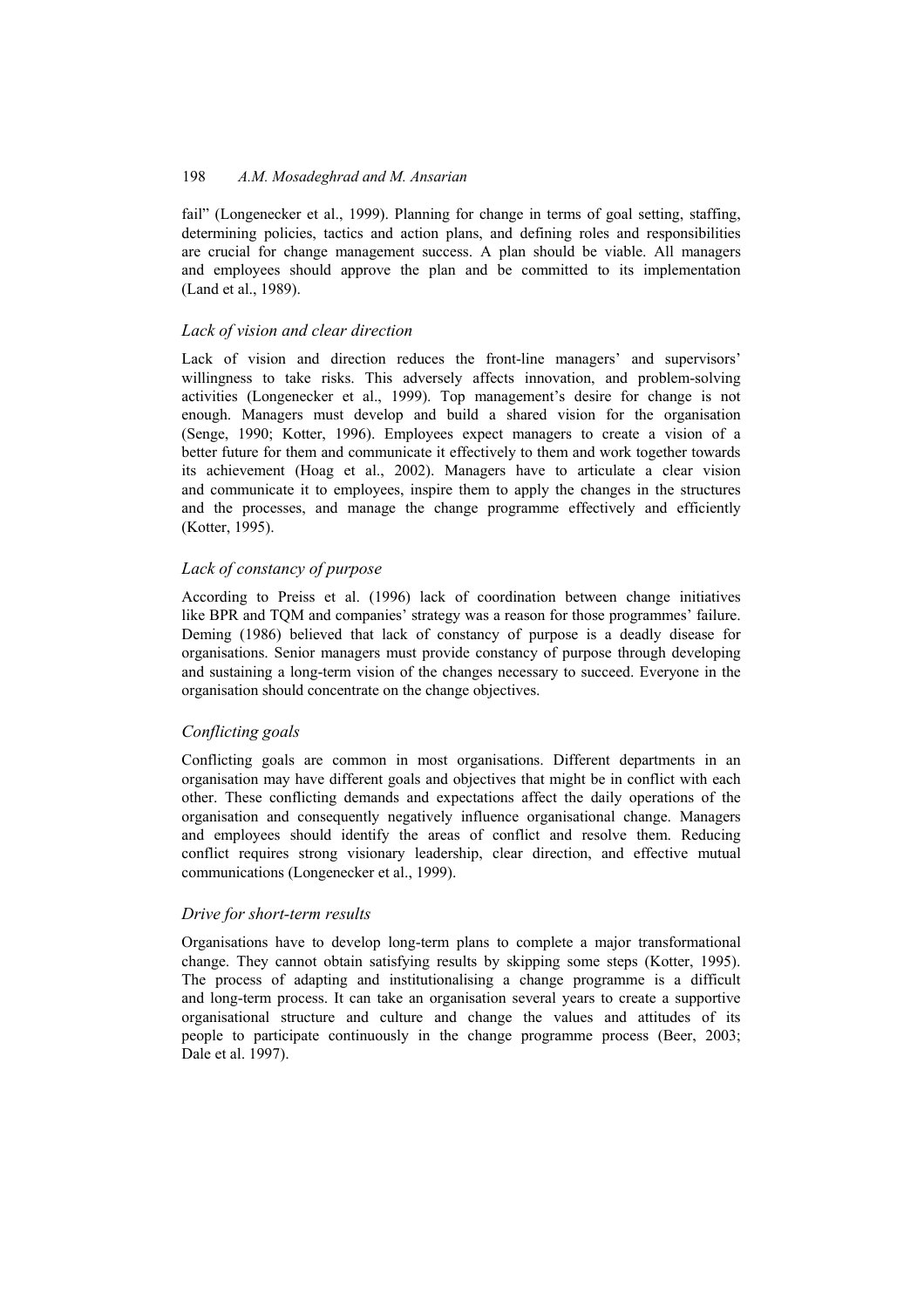#### *Experience of previous failed change initiatives*

Employees' attitude towards an organisational change can be influenced by their previous experience of organisational changes. The history of change is related to employees' commitment to and involvement in the change programme (Reichers et al., 1997). If organisational changes have failed in the past, employees lose trust in organisationalchange effectiveness and look at other future change programmes with more scepticism. As a result, they will be reluctant towards new change programme (Roberto and Levesque, 2005; Schneider et al., 1996). Employees' positive experience with previous change programmes encourages their commitment.

#### *Lack of employee involvement and commitment*

Employees are either the key to a successful change programme or obstacles to its success. Lack of employees' participation and involvement in formulating the change programme and its implementation is one of the most important inhibitors of organisational change (Jones and Seraphim, 2008; Salaheldin, 2003). Lack of employees' involvement results in their lower commitment to the implementation of change programme and as a result, the programme will fail eventually (Hellriegel et al., 2001; Soumyaja et al., 2011). Successful change programme is highly dependent on the level of employees' involvement and commitment to the goals of the change. Change needs everyone in the organisation to understand her or his role in the change process and to make change happen. Otherwise, employees will withdraw from the change programme. Managers should develop employees' attitudes, competencies, and motivation (Snape et al., 1995; Soltani et al., 2005; Wilkinson, 1992).

### *Lack of good human resource management*

The human factor is a fundamentally important aspect of the implementation of a change programme in organisations. Many change programmes fail because of they pay too little attention to the human factor. Implementing organisational change will result in more demands on employees and more work pressure. This is often caused by the organisational changes, new relationships, and responsibilities (Parker and Slaughter, 1993; Walston et al., 2000). Human resource systems must support the change programme through the development of the necessary motivation, attitudes, and the competencies (Snape et al., 1995; Soltani et al., 2005; Wilkinson, 1992). Ahire and Golhar (1996) revealed that human resource management is a key factor in successful implementation of quality management by empowering employees to make qualityrelated decisions, ensuring a supporting infrastructure for full employee participation, and training employees in technical and management aspects of their roles in quality management.

#### *Lack of education and training*

Poor education and training are also obstacles to the development and implementation of change programmes (Gatchalian, 1997; Huq and Martin, 2000). Successful implementation of change programme requires managers and employees to have the appropriate knowledge, skills, expertise, abilities, and attitudes. Employees' learning capacity is a crucial factor that facilitates the success of change. Training and education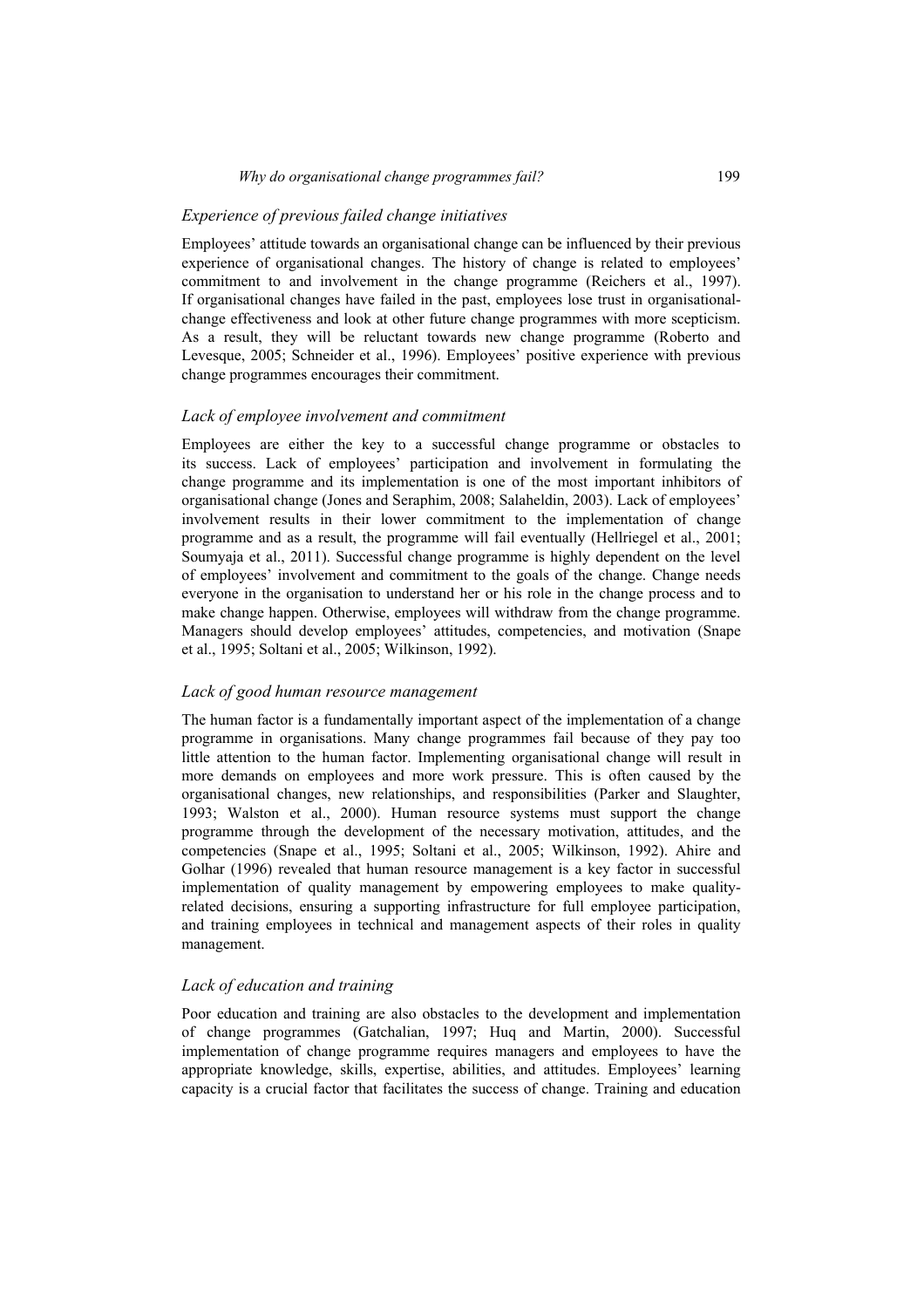have important roles in developing employees' capabilities and securing their commitment towards achieving the objectives of organisational change.

#### *Lack of employees' motivation and satisfaction*

Lack of employee motivation is one of the main reasons for the failure of change programmes (Cater and Pucko, 2010; Mosadeghrad, 2005; Storseth, 2004; Pun and Jaggernath-Furlonge, 2012). Highly motivated and satisfied employees will have positive attitudes towards the change programme and are more motivated to support organisational change (Judge et al., 1999; Schweiger and DeNisi, 1991; Wanberg, 2000). Employees' motivation and job satisfaction are positively related to their commitment to their organisations (Mosadeghrad et al., 2008; Wu and Norman, 2006).

#### *Employee shortage*

The implementation of a change programme will result in more work pressure on employees (Parker and Slaughter, 1993; Walston et al., 2000). Newall and Dale (1990) found employee shortage as one of the main reasons leading to the failure of TQM initiatives. Enough employees should be recruited to implement the change effectively. Managers should examine the extra workload which organisational change may create. They should provide a well-balanced work schedule for employees to reduce their job stress.

#### *Employee turnover*

Organisational change can influence employees' decision to leave the organisation (Morrell et al., 2004). In particular, when employees' work patterns are changed and they were asked to do more work for less benefit, they may consider leaving the organisation. Jun et al. (2004) in their empirical study identified "high employee turnover as a prevalent TQM barrier in the Mexico's Maquiladora industry. Job security is related to employee's commitment to the organisation and also his or her positive attitude towards organisational change" (Morris et al., 1993). If turnover is avoidable following the change implementation, managers should assure employees that the change programme brings benefits for them.

# *Lack of employee empowerment*

Inadequate empowerment at all organisational levels is another reason for change programme failure (Al-Khalifa and Aspinwall, 2000; Salegna and Fazel, 2000). Empowerment enhances employees' self-esteem and their ability to participate actively in the change programme. In addition, managers should provide the necessary resources for employees to assist them in decision-making (Ahire et al., 1996).

#### *Lack of an effective recognition and reward programme*

Lack of monetary incentives and non-monetary rewards to support the change programme and failure to design reward systems to link employees' earnings with achievement of the organisational change objectives are obstacles to employees'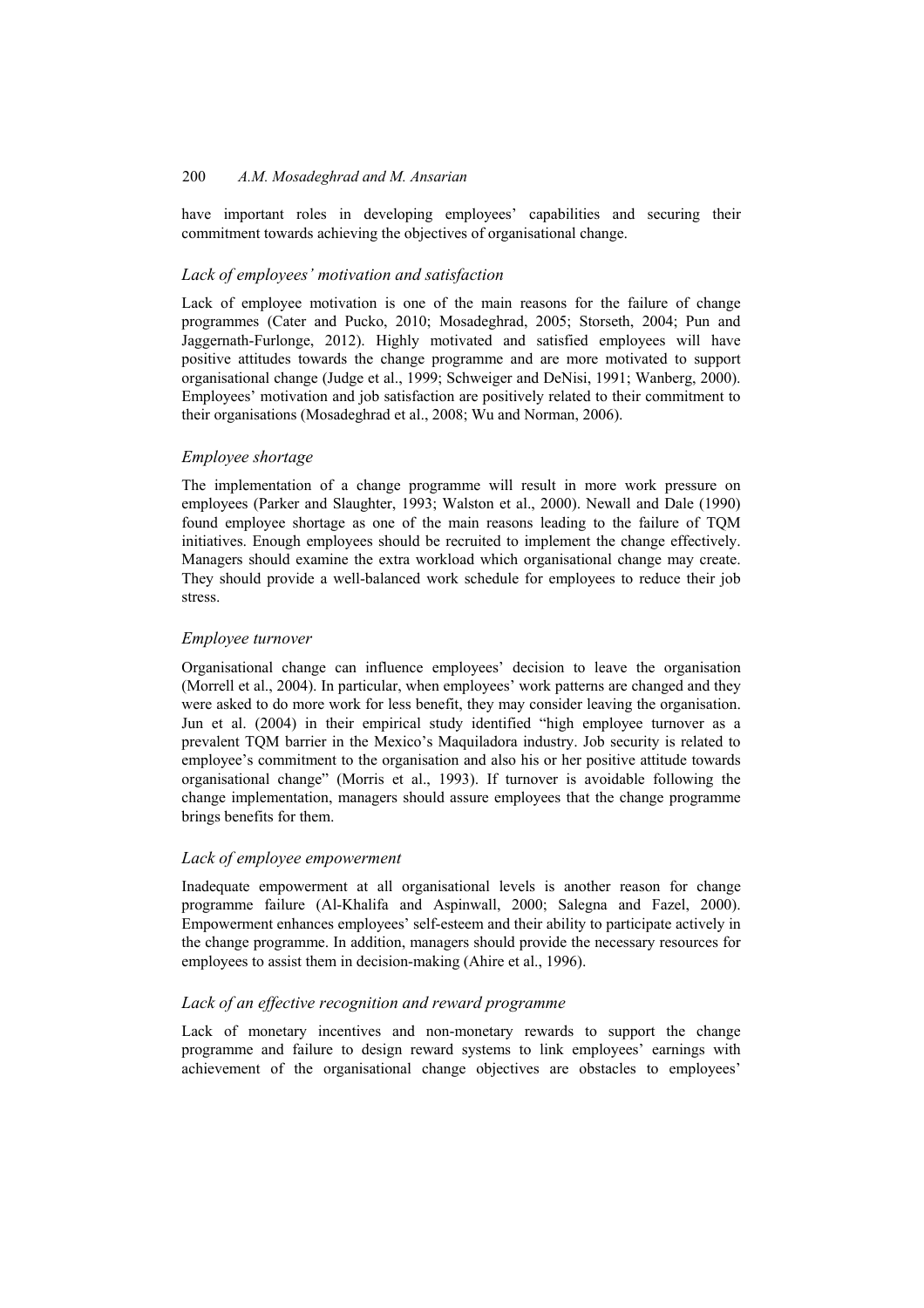commitment to and involvement in change programmes (Brown et al., 1994; Cenek, 1995; Cole, 1995). Successful change-programme implementation requires committed and well-trained employees who participate fully in change management activities. Managers should recognise and reward employees appropriately to reinforce their participation in the change programme. Managers should link employees' compensation and reward systems to the accomplishment of organisational change objectives to encourage employees' participation in the change programme (Allen and Kilmann, 2001). An appropriate reward-and-recognition system can also be used to change the culture of organisation towards a compatible and appropriate culture for the change (Juran, 1988).

#### *Employee resistance to change*

Employees' resistance to change is the major reason for the failure of organisational change programmes (Bhat and Rajashekhar, 2009; Oakland and Tanner, 2007; Pheng and Teo, 2004; Landaeta et al.*,* 2008). The reasons for employees' resistance to change may include fear of losing jobs and related benefits, personal uncertainty, group pressure, perceived loss of control, lack of knowledge of the nature and impact of the proposed change, communication difficulties, and the lack of adequate planning (Alas, 2007; Carter, 2008; Self and Schraeder, 2009). Albrecht (2010) in an attempt to identify organisational factors affecting employees' attitudes to change found that change information, involvement with change, and trust in senior management accounted for over 50% of the variance in employees' cynicism towards change. Managers should understand employees' reaction to organisational change and spot their resistance to be better prepared and apply appropriate strategies for overcoming it. Managers should encourage acceptance to change by removing employees' fear and mistrust through initiating trust-building activities.

#### *Inappropriate organisational culture*

Organisational culture is a crucial factor to a successful change programme. Organisational culture influence organisational change through forming employees' and managers' attitudes towards change (Alas and Vadi, 2006). Organisational culture should change to sustain the benefits of organisational change. This involves building and enhancing trust, motivation, cooperation, and innovation through job security, teamwork, support and equitable compensation. A change in organisational factors both soft (i.e., shared vision and values) and hard (i.e., systems and structures) is needed to change the culture of an organisation. Revision of organisational policies, continuous training, employee participation initiatives, enhanced communication, modification of evaluation and reward systems and top management support are necessary for a change in organisational culture (Ghobadian and Gallear, 1997). Cultural change has been found to be a major problem in implementing change initiatives (Beer, 2003; Mandal et al. 2000; Tata and Prasad, 1998). Cultural variables are found responsible for more than 50% of the variance in TQM implementation (Carman et al., 1996; Mosadeghrad, 2006; Wakefield et al., 1993). It is very difficult to change organisational culture due to its deep-rooted nature (Sempane et al., 2002).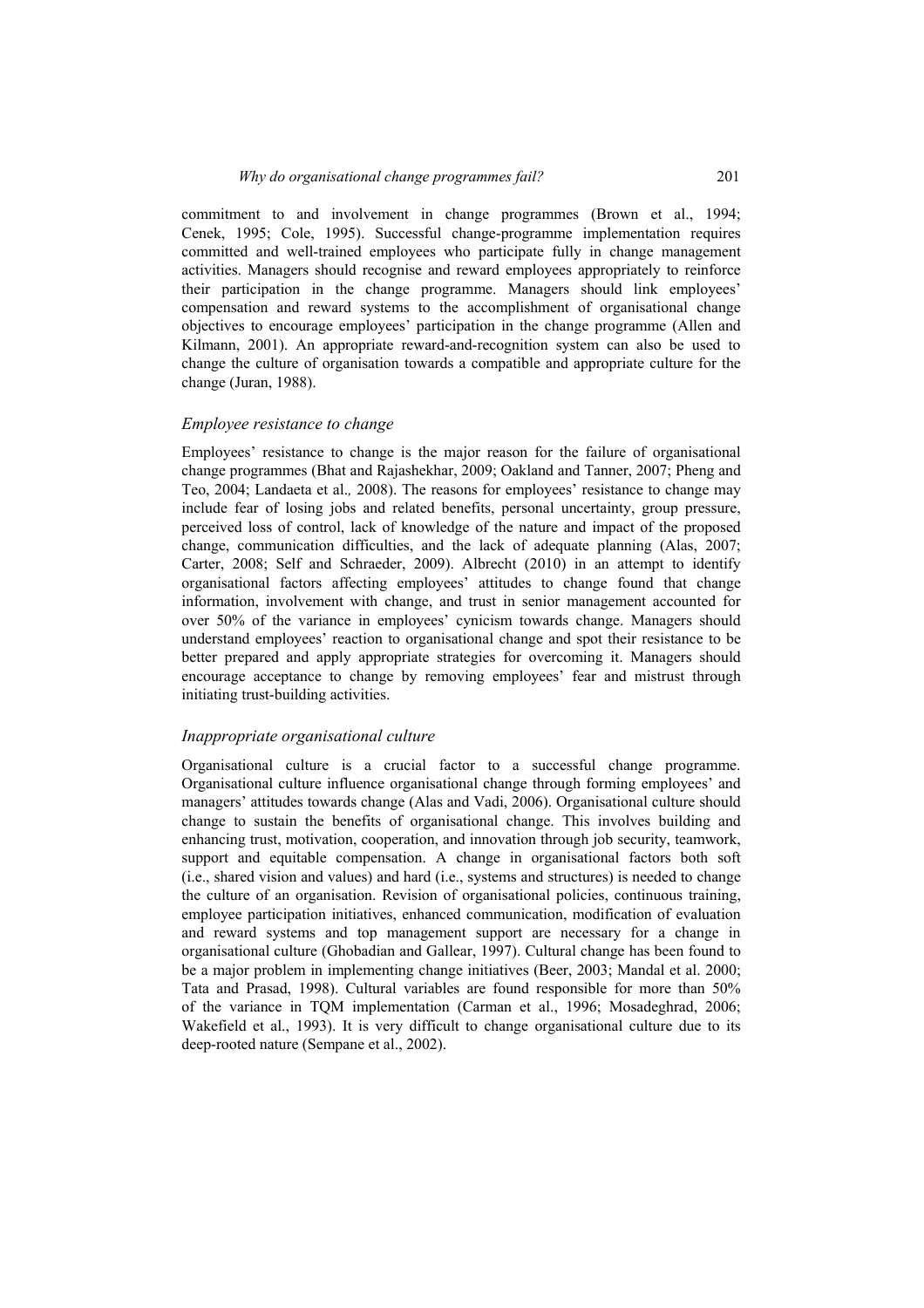#### *Lack of teamwork*

The most useful way to encourage employee participation in change programme is using teams. It is very difficult to implement the change without teamwork and employees' participation (Longenecker et al., 1999). Complacency in teams will inhibit change progress. Everyone in the organisation must work together to apply the changes throughout the organisation. Teams need managers' support, training, a mission, a time frame for completing projects, committed and accountable members, and a nurturing environment to be effective (Paper et al., 2001).

#### *Lack of employee trust in senior management*

Organisational change can result in lower employees' trust in management. Those managers who consider more shareholders over the stakeholders and do not empower employees will lose their employees' trust (Appelbaum et al., 1999). Organisations should adapt to their employees' needs during the implementation of the change programme (Brousseau et al., 1996). This enhances employees' trust in management. Information about change and involvement in change directly influence employees' trust in top management team (Albrecht, 2010).

#### *Problem-solving mindset*

In some organisations the general approach to organisational change is problem-solving. Managers and employees wait until the problem happens; then they try to solve it using a change model (Cummings, 1995). This incremental approach to change depresses employees. It also results in minimal organisational learning and limited organisation's capacity to adapt. If employees plan for the desired situation and change the organisation accordingly, they would be more motivated and committed (Weisbord, 1992). Senge (1990) suggests managers to define a shared and agreed vision for the future and asks employees to move towards achieving the desired objectives.

#### *Poor and in-effective communication*

Longenecker et al. (1999), using in-depth interviews with 50 managers, concluded that poor communication is the most important reason for organisational change failure. Similarly, in Sebastianelli and Tamimi (2003) study, poor inter-organisational communication was a highly rated obstacle to successfully implementing a change programme. Ineffective communication delays the process of organisational change and leads to conflicts and damaged relationships between people (Paper et al., 2001). Effective communication is important for the success of change programmes (Al-Zamany et al., 2002; McGreevy, 2009; Paper et al., 2001). It affects organisational culture and contributes to the overall effectiveness of the change programme (Nordvang et al., 2008). Every aspect of the change programme should be discussed across levels of the organisation (Claver et al., 2001).

#### *Inappropriate organisational structure*

Many studies have confirmed that failures of change programme adoption originated from poor fits in the organisational settings (Al-Khalifa and Aspinwall, 2000; Bayazit,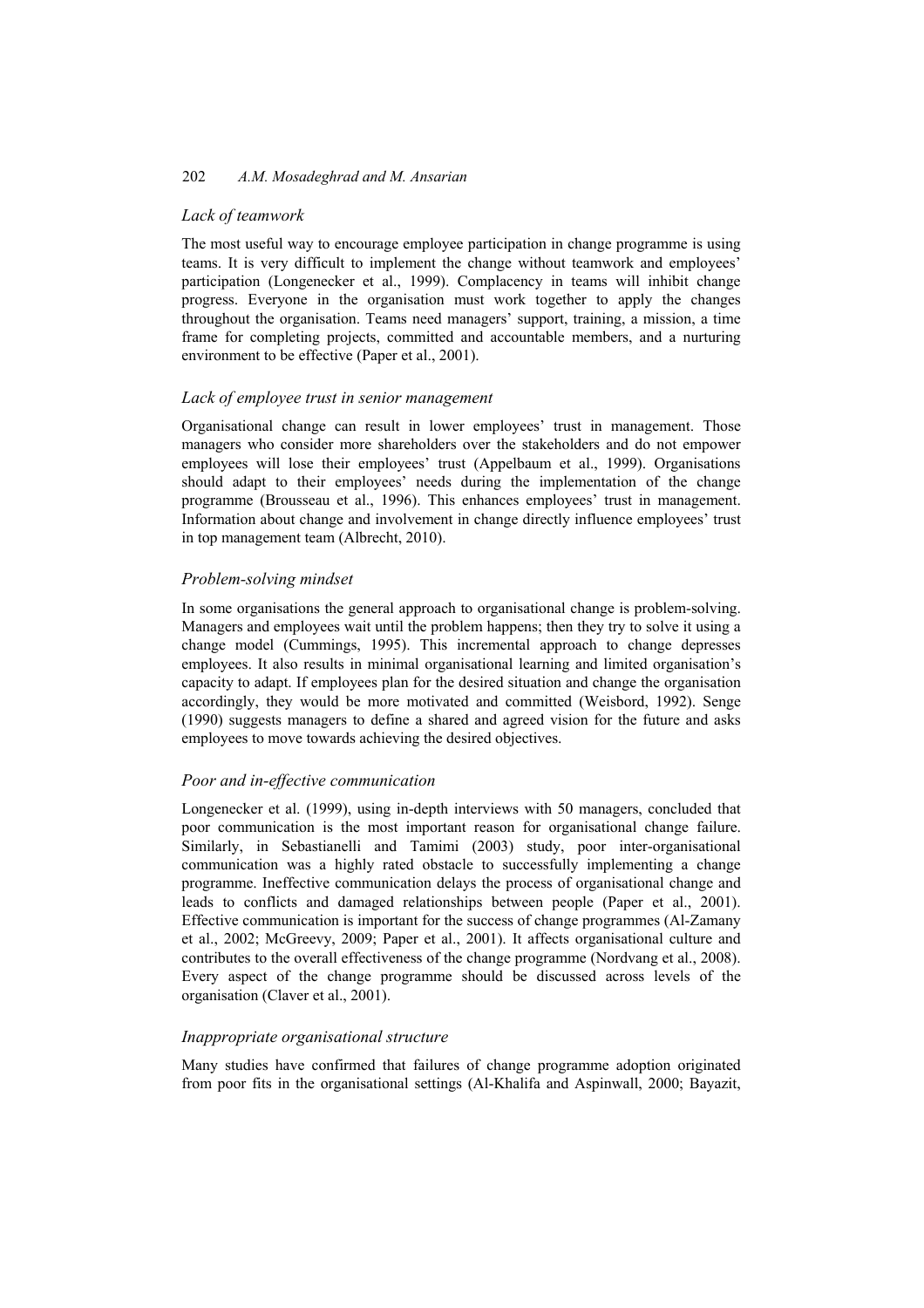2003; Douglas and Judge, 2001; Pun and Jaggernath-Furlonge, 2012). Mechanistic, bureaucratic, and authoritative structures impede successful change implementation. The success of change programme depends on its fit with organisational structure. A suitable infrastructure is required to support change initiatives. This includes the determination of activities to be performed, allocating the related responsibilities and authorities to the right people, and defining communication channels. Organic structures with low centralisation and formalisation are more useful for implementing organisational change (Jabnoun, 2005; Moreno-Lozon and Peris, 1998; Tata and Prasad, 1998).

#### *Lack of resources*

Change involves cost, effort, and time. Failure to provide adequate resources to support change programmes is another cause for their failure (Mourier and Smith, 2001; Sebastianelli and Tamimi, 2003; Sila and Ebrahimpour, 2002). Allocating necessary resources are essential for change programmes to be continued effectively. Those companies struggling financially will not be able to sustain the benefits of change programmes.

# *Lack of (or limited) information systems*

Today's business environment is characterised by change. In this climate, actions must be anticipatory and adaptive. Consequently, the successful implementation of a change programme needs information system support to create information and knowledge for management decisions. Credible and reliable data are critical to decision-making. Managers should provide necessary information systems for employees and encourage them to collect, analyse, and use accurate, timely, relevant, and objective data in their decisions.

#### *Incompetent change agents*

The interaction between change agents (internal and external) and the rest of the employees who have to implement the change programme can be a key blocker to implementing the change programme effectively (Andrews et al., 2008; Balogun, 2003; Caldwell, 2003; McWilliam and Ward-Griffin, 2006; Rouleau, 2005). Change agent plays a critical role in the adoption and successful implementation of the change programme. The most important role of a change agent is to obtain personnel involvement in the change process and getting them committed to taking relevant actions. Thus, the acceptance of the change agent by other employees is very important. Organisations can use internal change agents or external consultants for implementing the change. Change agents knowledge in change management and experience in successful implementation of the change programme can assure staff that the programme can work.

#### *Ineffective or inappropriate model of change*

The success of an organisational change programme depends on the effectiveness and comprehensiveness of the change model. A practically and theoretically sound model of change should be used to guide managers in implementing the change (Okumus, 2003). Some of the problems of organisational change can be attributed to the content of the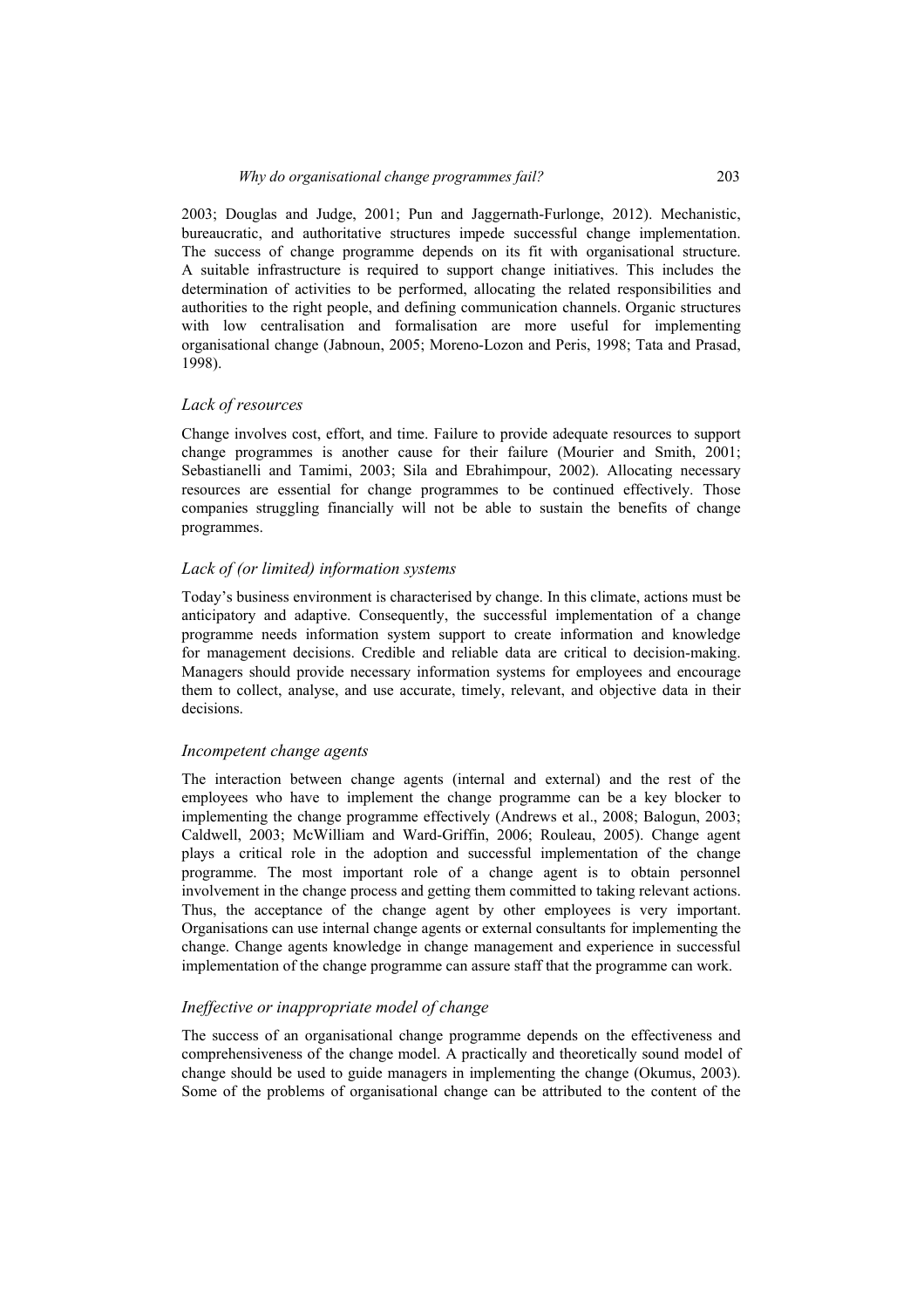change model itself (Siegal, 1996). A poorly designed or vague model of organisational change limits implementation efforts. Good implementation cannot overcome the shortcomings of a bad model of organisational change (Hrebiniak, 2006).

# *Inappropriate techniques and tools for implementing the change programme*

Appropriate techniques and tools should be used for implementing the change programme. Techniques should support basic principles and core values of the change programme (Hellsten and Klefsjo, 2000). The change programme model, its techniques and tools should facilitate the process of effective planning, implementation, and evaluation.

# *Lack of proper process management*

Emphasis should be placed on improving the processes rather than on blaming employees (Deming, 1986). Determining the initial and critical processes, clarifying the standards, and monitoring activities are helpful for the success of change programme. A variety of techniques can be utilised to execute process design, process control, and process improvement. Processes should be defined and designed in a way to meet functional requirements and customer needs. Organisational operations should be standardised to ensure the reliability of outcomes. Standardisation and developing guidelines help employees to maintain focus on predetermined specifications and requirements. Continually improving processes as a strategic priority needs to be part of all operations and of all employees' activities in an organisation.

# *Lack of customer focus*

The failure to build customer expectations into daily organisational activities is another reason for change programme failure (Jun et al., 2004; McGreevy, 2009; Ngai and Cheng, 1997). Peters and Waterman (1982) recognised learning customers' preferences and meeting their needs differentiate 'excellent' companies from those that were not. Customers' needs should be integrated into the design and development of products and services.

# *Lack of suppliers' partnership*

Fifty percent of an organisation's quality non-conformances are due to defective in-coming materials (Crosby, 1992). Poor quality of products results in extra costs for organisation (Juran and Gryna, 1993). Organisations rely on their suppliers who provide the material and services required for producing products and services (Hoyle, 2006). Organisations should develop a long-term cooperative partnership with their suppliers (Thornber, 1992). Managers should measure their suppliers' performance regularly and provide them feedback (Krause, 1997).

#### *Lack of an evaluation and self-assessment system*

Evaluating the progress of the change-programme implementation itself is necessary. Management must continually monitor change programme to assure that it is fully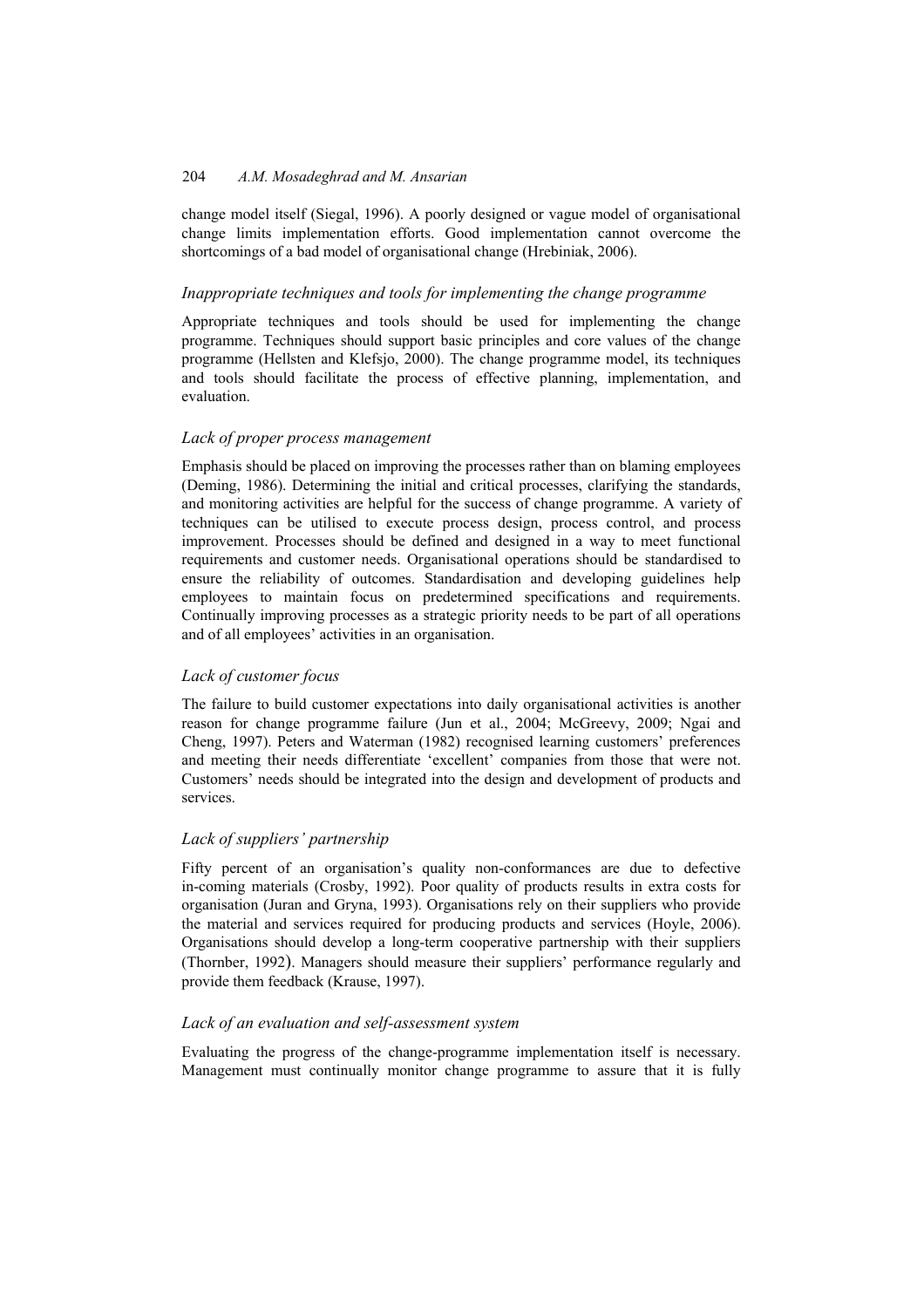institutionalised throughout the organisation. There is a need to know the strong and weak parts of the change-programme implementation. Continuous monitoring and evaluation of processes, providing good feedback, and an effective reward system are the most important factors in success of change programme.

#### *3.2 Quantitative study*

Correlations between change-implementation obstacles are displayed in Table 5. The most co-efficiency was between strategic and contextual  $(r = 0.463)$ , and human resources problems  $(r = 0.403)$ . It was expected that those strategic problems leads to a culture which is not receptive to organisational change which in turn result in lack of employees' interest and commitment to and involvement in the change programme and eventually their resistance to the change.

**Table 5** Inter-correlations between change barriers

| Change barriers         | Strategic<br>problems | Human resource<br>problems | Contextual<br>problems | Procedural<br>problems |
|-------------------------|-----------------------|----------------------------|------------------------|------------------------|
| Human resource problems | $0.403**$             |                            |                        |                        |
| Contextual problems     | $0.463**$             | $0.314**$                  |                        |                        |
| Procedural problems     | 0.195                 | 0.130                      | 0.158                  |                        |
| Structural problems     | 0.131                 | 0.191                      | 0.011                  | 0.045                  |

\*\*Correlation is significant at the 0.01 level.

Poor leadership was related to lack of employees' interest in the change programme  $(r=0.286)$ , lack of training  $(r=0.295)$ , poor communication  $(0.272)$ , and lack of employees trust in management  $(r = 0.283)$ . Lack of top management commitment to and involvement in the change programme leads to poor planning  $(r = 0.304)$ , insufficient training  $(r = 0.290)$ , and lack of employees' empowerment  $(r = 0.270)$ , which results in lack of employees' involvement in and commitment to the change programme  $(r = 0.303)$ and inappropriate organisational culture  $(r = 0.334)$ . Poor planning was related to difficulties in developing an appropriate organisational change  $(r = 0.320)$ . Lack of constancy of purpose was related to unrealistic expectations  $(r = 0.281)$  and ineffective communication  $(r = 0.286)$ .

Regression analysis showed that lack of top management commitment to and involvement in change programme, poor leadership, lack of planning, management turnover, and unrealistic expectations were the main strategic barriers to the change programme. Lack of employees' commitment to and involvement in change programme, insufficient training, lack of motivation, and employee shortage were the main contributors to human resource barriers. Poor communication, organisational politics, and lack of team orientation were the main contextual barriers to the change programme.

Overall developing countries reported more human resource and structural problems than their counterparts in developed countries (Table 6). *T*-Test showed significant differences in human resource ( $p = 0.049$ ) and structural barriers ( $p = 0.043$ ) in developed and developing countries.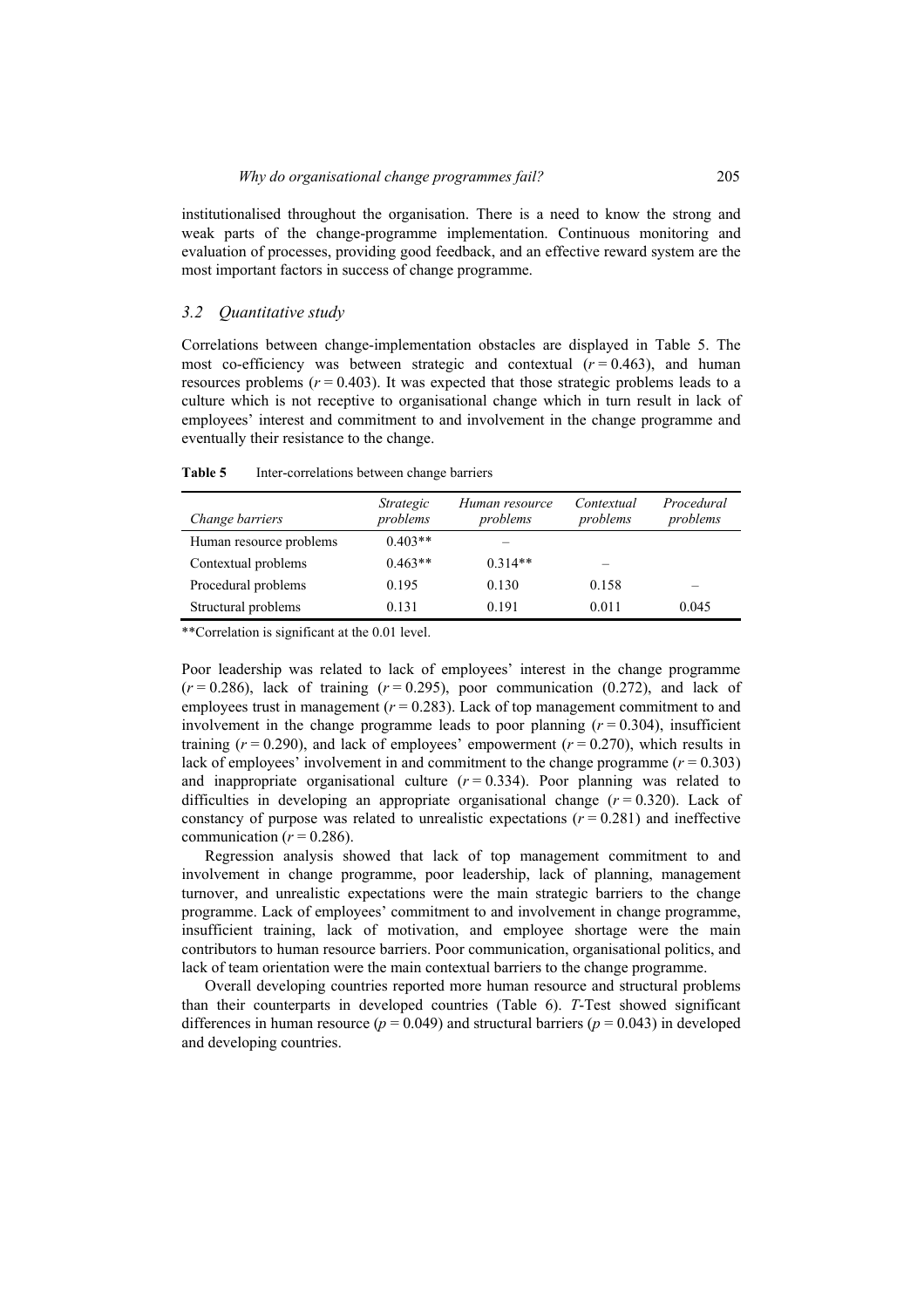|                          | Developed countries $(N = 32)$ |      | Developing countries $(N = 24)$ |      |
|--------------------------|--------------------------------|------|---------------------------------|------|
| Change barriers          | Frequency                      | Mean | Frequency                       | Mean |
| Human resources barriers | 60                             | 1.87 | 56                              | 2.33 |
| Strategic barriers       | 64                             | 2.00 | 47                              | 1.95 |
| Contextual barriers      | 38                             | 1.19 | 22                              | 0.91 |
| Procedural barriers      | 37                             | 1.16 | 19                              | 0.79 |
| Structural barriers      | 15                             | 0.46 | 21                              | 0.87 |

**Table 6** Change barriers in developed and developing countries

Insufficient training and education, lack of top management support, poor leadership, inadequate employees' involvement, inappropriate organisational culture, poor communication, lack of customer focus, and poor planning were the most mentioned barriers to successful change-programme implementation in developed countries. In contrast, employee resistance, lack of training and education, lack of top management support, poor leadership, inappropriate organisational culture, inadequate resources, lack of recognition and reward, and lack of government support were the main barriers to change programme respectively in developing countries.

British organisations reported more problems with insufficient training and education, poor leadership, lack of top management support, and poor communication. However, American organisations found poor leadership, insufficient training, lack of employees' involvement, lack of top management support, inappropriate organisational culture, and lack of customer focus as the most important reasons for the failure of organisational change programmes.

Manufacturing companies reported more difficulties in change-programme implementation than service-based companies (Table 7). *T*-Test showed significant differences in strategic barriers  $(p = 0.049)$  in manufacturing and service companies. Insufficient training, employee resistance, lack of top management support, poor leadership, inadequate resources, inappropriate organisational culture, and lack of customer focus were the main barriers to successful change-programme implementation in manufacturing companies. On the contrary, inappropriate organisational culture, insufficient training, employee resistance, lack of top management support, poor leadership, lack of mechanisms for measuring organisation's activities, and inadequate resources were the most mentioned barriers to change-programme implementation in service companies.

|                          | Manufacturing $(N = 35)$ |      | Service $(N = 21)$ |      |
|--------------------------|--------------------------|------|--------------------|------|
| Change barriers          | Frequency                | Mean | Frequency          | Mean |
| Human resources barriers | 74                       | 2.11 | 42                 | 2.00 |
| Strategic barriers       | 79                       | 2.26 | 32                 | 1.52 |
| Contextual barriers      | 40                       | 1.14 | 20                 | 0.95 |
| Procedural barriers      | 37                       | 1.05 | 19                 | 0.90 |
| Structural barriers      | 24                       | 0.68 | 12                 | 0.57 |

**Table 7** A comparison of change barriers in manufacturing and service companies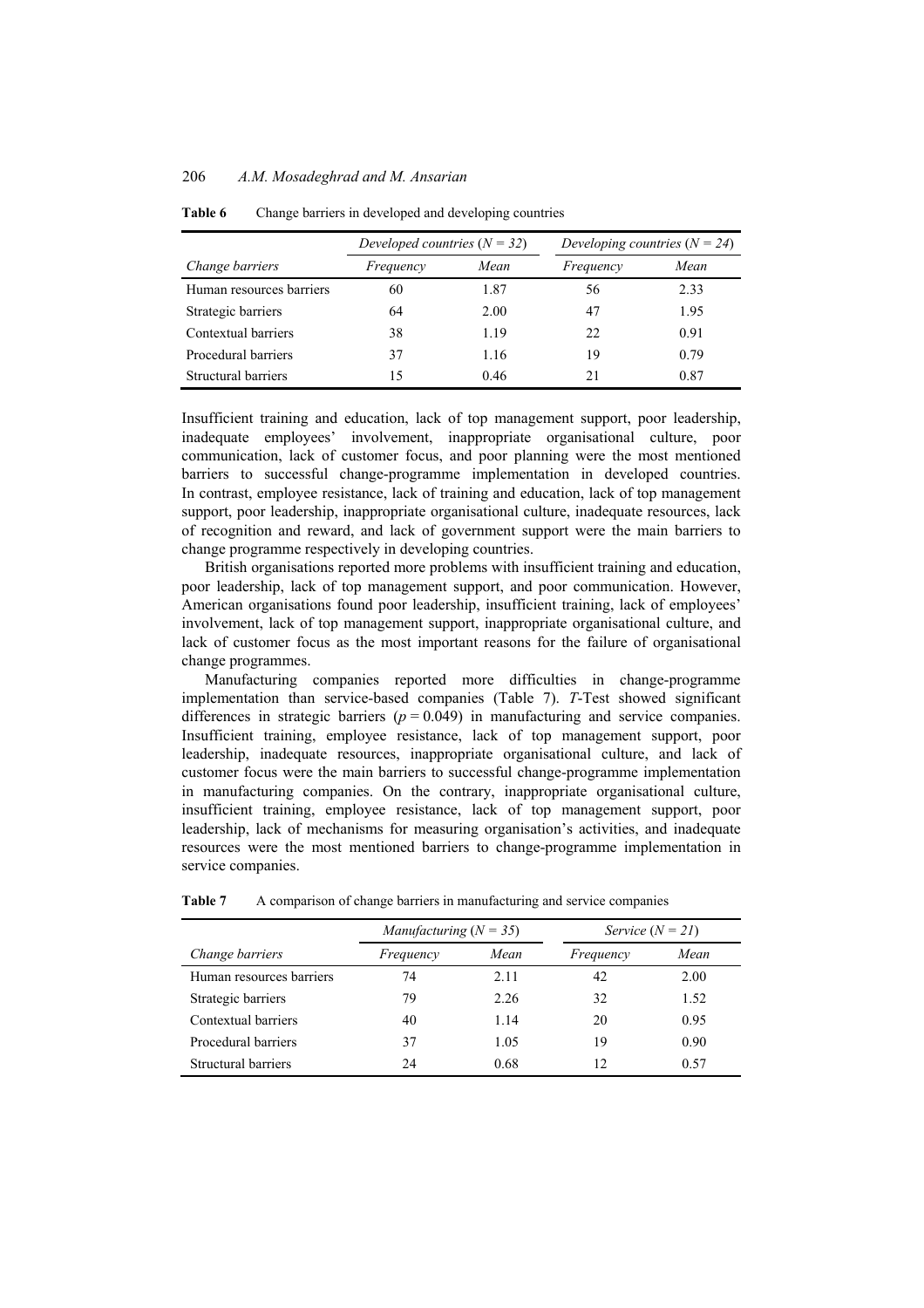It is interesting to note that organisations reported less strategic and contextual problems in 2000s than 1990s. However, more structural and human resource problems were reported in 2000s (Table 8). *T*-Test showed significant differences in human resource barriers between 1990s and 2000s.

|                          | $1990s (N = 24)$ |      | $2000s (N = 31)$ |      |
|--------------------------|------------------|------|------------------|------|
| Change barriers          | Frequency        | Mean | Frequency        | Mean |
| Human resources barriers | 42               | 1.75 | 70               | 2.25 |
| Strategic barriers       | 52               | 2.17 | 55               | 1.77 |
| Contextual barriers      | 26               | 1.08 | 33               | 1.06 |
| Procedural barriers      | 24               | 1.00 | 31               | 1.00 |
| Structural barriers      | 12               | 0.50 | 24               | 0.77 |

Table 8 A comparison of change barriers in 1990s and 2000s

### **4 Discussion**

The reasons for the failure of organisational change programmes addressed in the literature can be categorised into three main groups:

- ineffective or inappropriate model of change
- ineffective or inappropriate method for implementing the change programme
- inappropriate environment for implementing the change programme.

A model of change consisted of two components: values, concepts and principles (soft factors) and techniques and tools (hard factors) for implementing those values and principles. The right techniques and tools should be applied to institutionalise the basic principles of the change programme. A sound model of change should provide a clear and rational link between its soft and hard factors.

Furthermore, the change model should consider changes in all three interrelated components of the organisation (e.g., structure, processes and culture) to provide long-term sustainable results. Changes in one aspect of the organisation results in demands for change in other aspects of the organisation. Isolated change efforts are likely to fail (Kanter et al., 1992). For instance, procedural changes may have little effect if there are incompatibilities between organisational structure and culture and the principles and core values of the change programme.

Successful change programmes focus on both strategic and operational issues (Oakland and Tanner, 2007). A change programme should be practiced at four levels: individuals, groups, organisation, and surrounding environment levels (Ferlie and Shortell, 2001) to have lasting effects. Therefore, the change model should be comprehensive and consider a holistic change in the whole organisation at different levels.

Many of the failures of change programmes are attributed to the methods of implementation. Many managers failed in implementing change programmes because they used techniques and tools that were not compatible with their organisational culture (Claver et al., 2003; Lemak et al., 2002; Lewis et al., 2006; Young and Wilkinson, 2002).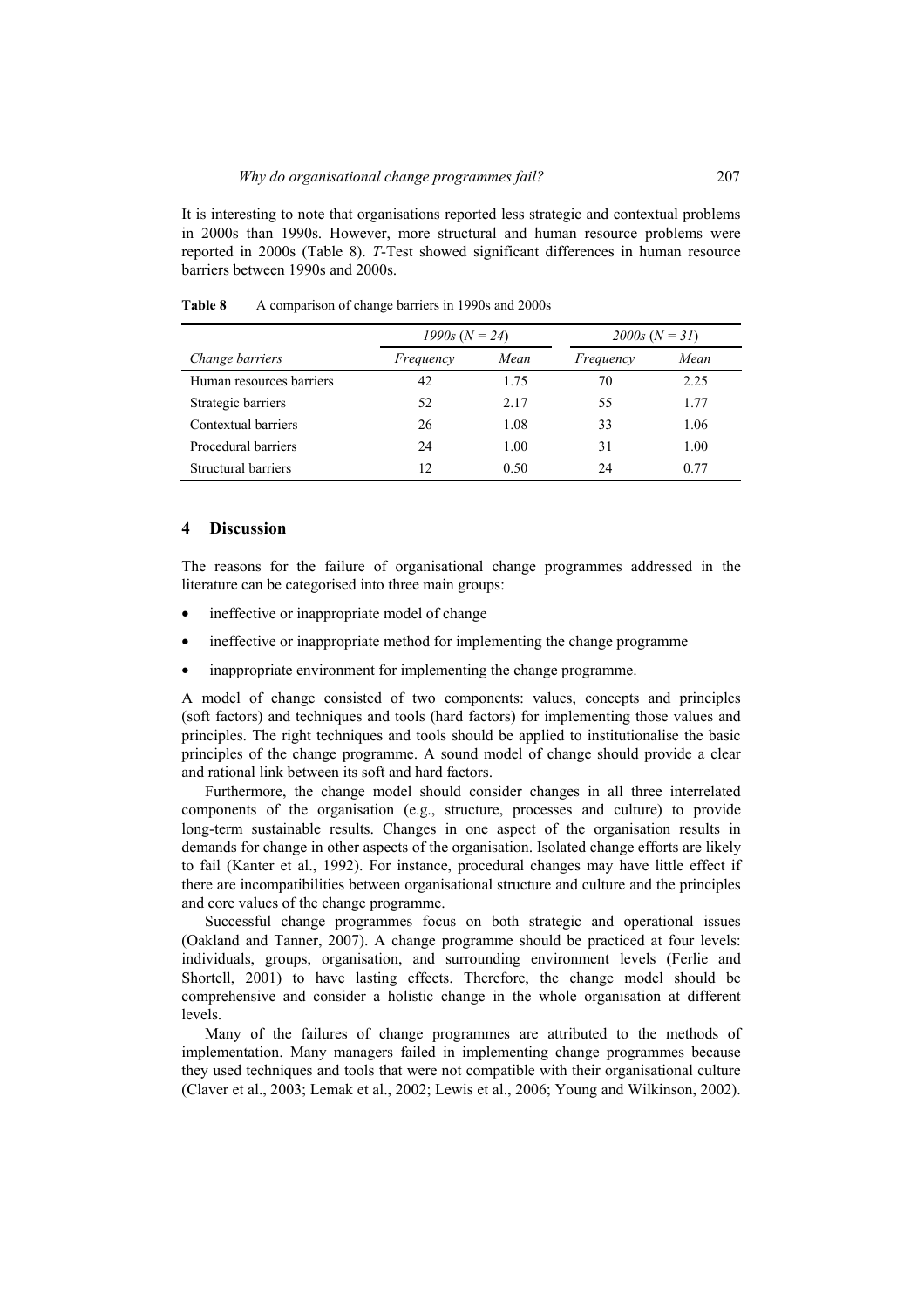Appropriate techniques and tools should be used to operationalise and institutionalise organisational change strategy.

Organisational change programmes will not succeed unless rooted in a supportive environment. To succeed a change programme requires supportive visionary leadership, appropriate organisational culture, and structure.

The researcher found a total of 55 blockers to organisational change reviewing 56 empirical studies. A gap model was developed to examine factors that affect the success or failure of a change management model. Figure 2 shows the gaps that organisations should manage and minimise if intended benefits are to be achieved from their change programmes. The model illustrates five types of gaps: information-related gap; plan-related gap; implementation-related gap; and perceptions-related gap; and expectations-related gaps.



**Figure 2** A gap model for change model implementation

Gap 1 is the gap between management perception of the change model and the actual specification of the change model. It shows the distance between what the change model contains and what managers think the model is. Proper education and training help narrow this gap. Gap 2, management perception-plan gap, shows the gap between management perception of the change model and the plan designed to implement the model. Education and training and involving more people in the process of planning the change programme help narrow this gap. Despite careful planning, a change initiative can still fail. Gap 3, plan-implementation gap, shows the gap between what the plan says for implementing the change model and what actually has been implemented. Getting involved employees, sufficient education and training, visionary leadership, cultural change, and providing the required resources help narrow this gap.

Gap 4, perceived results/manager's expected results, is the gap between perceived results of implementing the change model and managers' expected results from its implementation. Proper planning and implementing and monitoring the change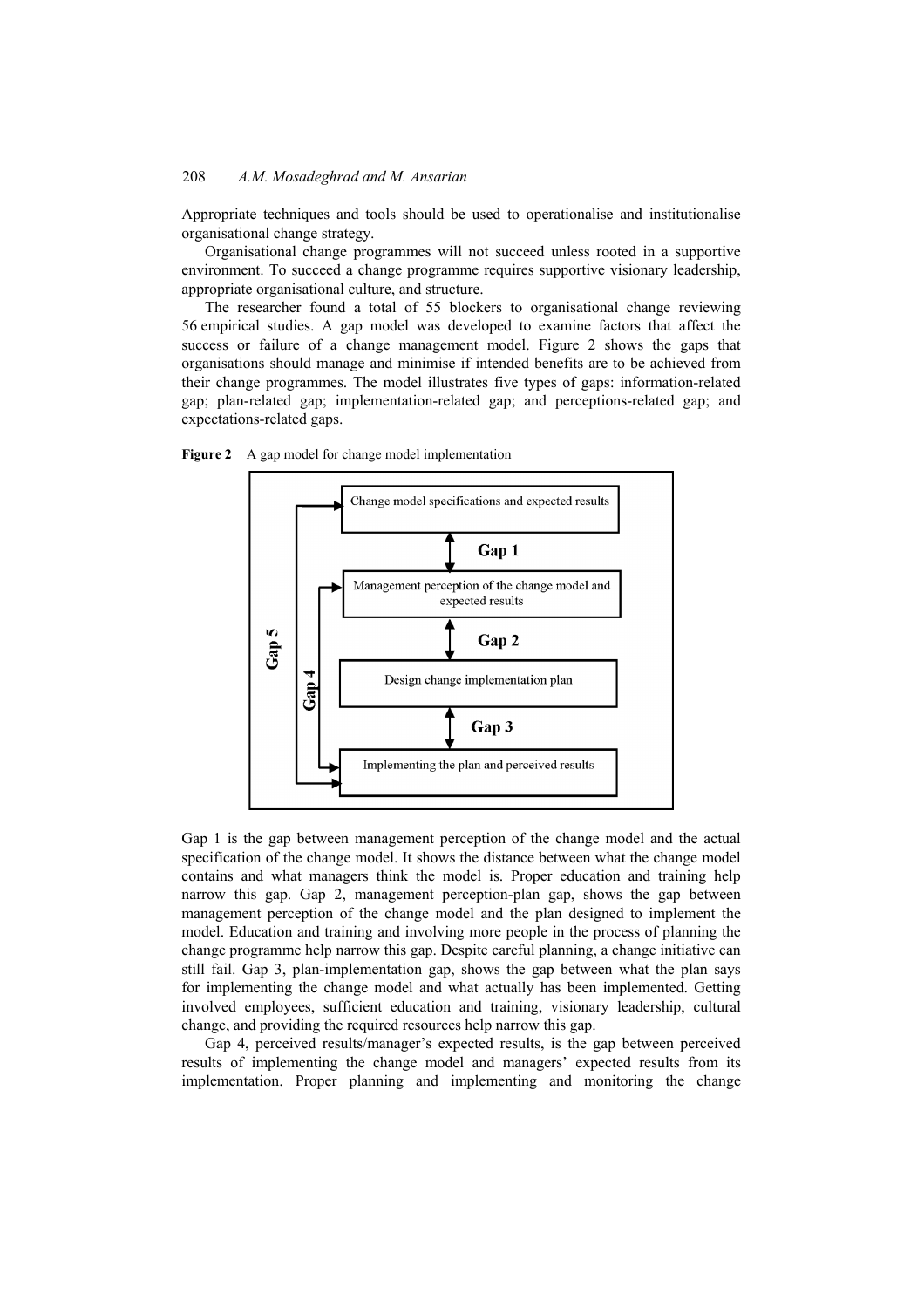programme help narrow this gap. Finally, Gap 5 is the gap between perceived results of implementing the change model and the actual change model's expectation of the results. Adopting a right model of change and adapting it to the organisation, proper planning, implementing, and monitoring help narrow this gap.

The model proposed in Figure 2 helps explain why change initiatives succeed or fail in practice (Gap 3). Change does deliver better performance when an appropriate model of change is appropriately implemented in a supportive environment. This can be shown in the following equation:

# Effective change model + Effective implementation method

#### + Supportive environment = enhanced performance.

Variables identified in this study are connected by arrows indicating the sequence of influences resulting in process improvement and enhanced customer satisfaction. Many of the obstacles identified in this study that hinder change efforts are leadership factors, or are strongly influenced by leadership. Top management involvement and support through setting goals, training, creating an appropriate culture, and allocating resources improves employees' satisfaction, which leads to their motivation and commitment to their organisation that, in turn, will affect perceived outcomes resulting from change.

Some critical factors are essential for a change programme to be successful. Visionary leadership, planning carefully for the organisational change, getting the major stakeholders involved, building a supportive infrastructure and organisational culture, communicating effectively the objectives of organisational change, and handling conflict and resistance carefully are all necessary to succeed in organisational change (Figures 3 and 4).



#### **Figure 3** Factors affecting the success or failure of organisational change (see online version for colours)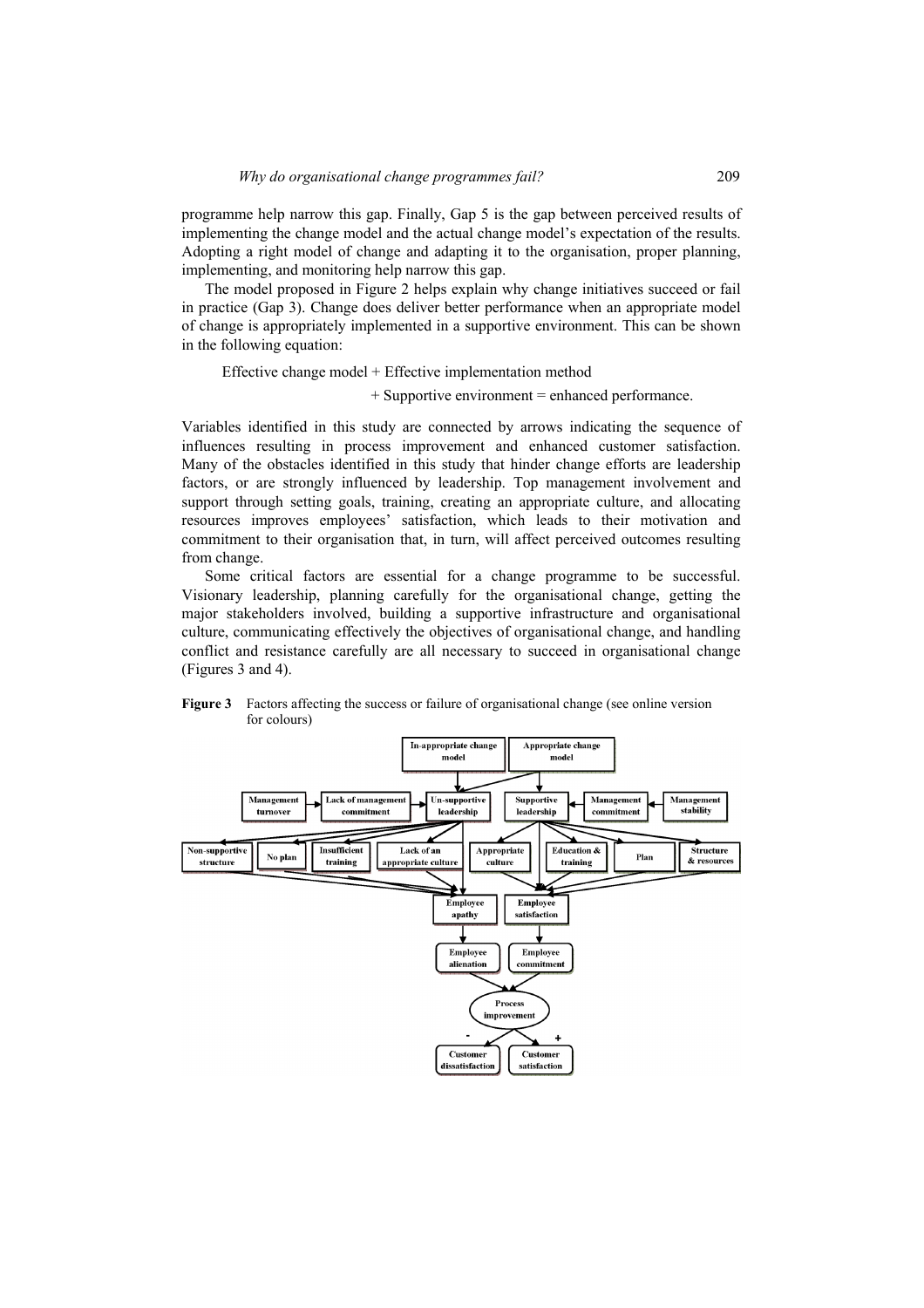

**Figure 4** Factors affecting the success of change programme implementation (see online version for colours)

# **5 Conclusion and implications for managers**

Due to the complexity of internal environment and dynamics of the external environment, companies find themselves in nearly continuous change. Consequently, many organisations apply various change programmes to meet the demands of internal and external environments. Despite the potential benefits of organisational change programmes articulated by gurus and consultants, these benefits are not easy to achieve in practice. Despite investing money and time in organisational change, the majority of them failed to produce sustainable positive changes in organisational performance. They did not deliver the desired and expected results.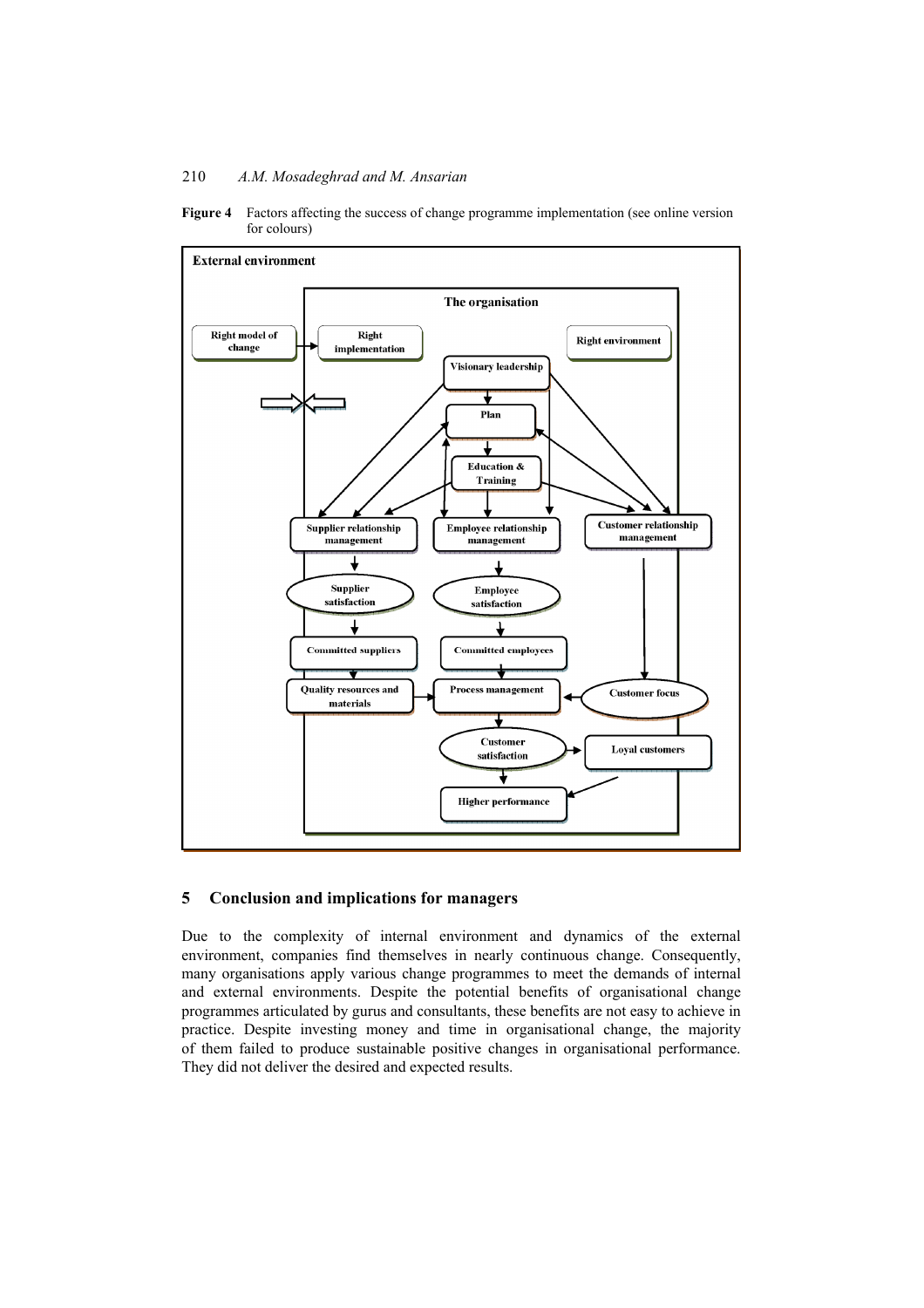In the interest of contributing insight into the theory and practice of organisational change and change management, this paper has been guided by this main research question: *What are the barriers to implementing change programmes successfully in organisations?* The study employed a systematic and Meta-analysis approach to explore the most important barriers to the successful change-programme implementation cited by literature review and to identify strategies that help managers to overcome those barriers in managing their change programmes.

The review research uncovers the main impeders to successful implementation of change programmes in organisations. Unsuccessful change programmes in organisations were attributed to a lack of top management support, insufficient education and training, in-appropriate organisational culture, employees' apathy and resistance, poor leadership, poor communication, lack of financial support, and lack of a plan for change.

Managers need to be aware of and address these barriers if the change programmes are to have a positive impact on organisational performance. These perceived barriers could be overcome by willingness to change, and strong leadership emphasising planning, training, and developing an appropriate structure and culture. A change programme does deliver better performance when an appropriate model of change is appropriately implemented in a supportive environment (i.e., supportive infrastructure, appropriate leadership and appropriate culture).

This study was an attempt to identify the main obstacles to the organisational change programmes across the world since 1980. Consequently, it provided direction and guidance in developing strategies for an effective change-programme transformation. These are theoretical contributions of this study to the change management literature. From a practical point of view, the findings of this study provide managers with a practical understanding of the factors that are likely to facilitate or obstruct the change-programme implementation. A thorough understanding of these factors will increase the probability of the change programme success by predicting and avoiding those barriers during the change-programme implementation. Managers can use the findings of this study as a benchmark for their own change-programme implementation and will be able to develop better strategies to avoid some of the problems identified here.

### **Acknowledgements**

The authors would like to express their appreciation for useful comments and suggestions concerning earlier drafts of this paper to the editor of *International Journal of Strategic Change Management* and those anonymous reviewers.

### **References**

- Abas, Z. and Yaacob, Z. (2006) 'Exploring the relationship between total quality management, strategic control systems, and organisational performance using a SEM framework', *Journal of American Academy of Business*, Vol. 9, No. 2, pp.161–166.
- Adebanjo, D. and Kehoe, D. (1998) 'An evaluation of quality culture problems in UK companies', *International journal of quality science*, Vol. 3, No. 3, pp.275–286.
- Ahire, S.L. and Golhar, D.Y. (1996) 'Quality management in large vs. small firms', *Journal of Small Business Management*, Vol. 34, No. 2, pp.1–13.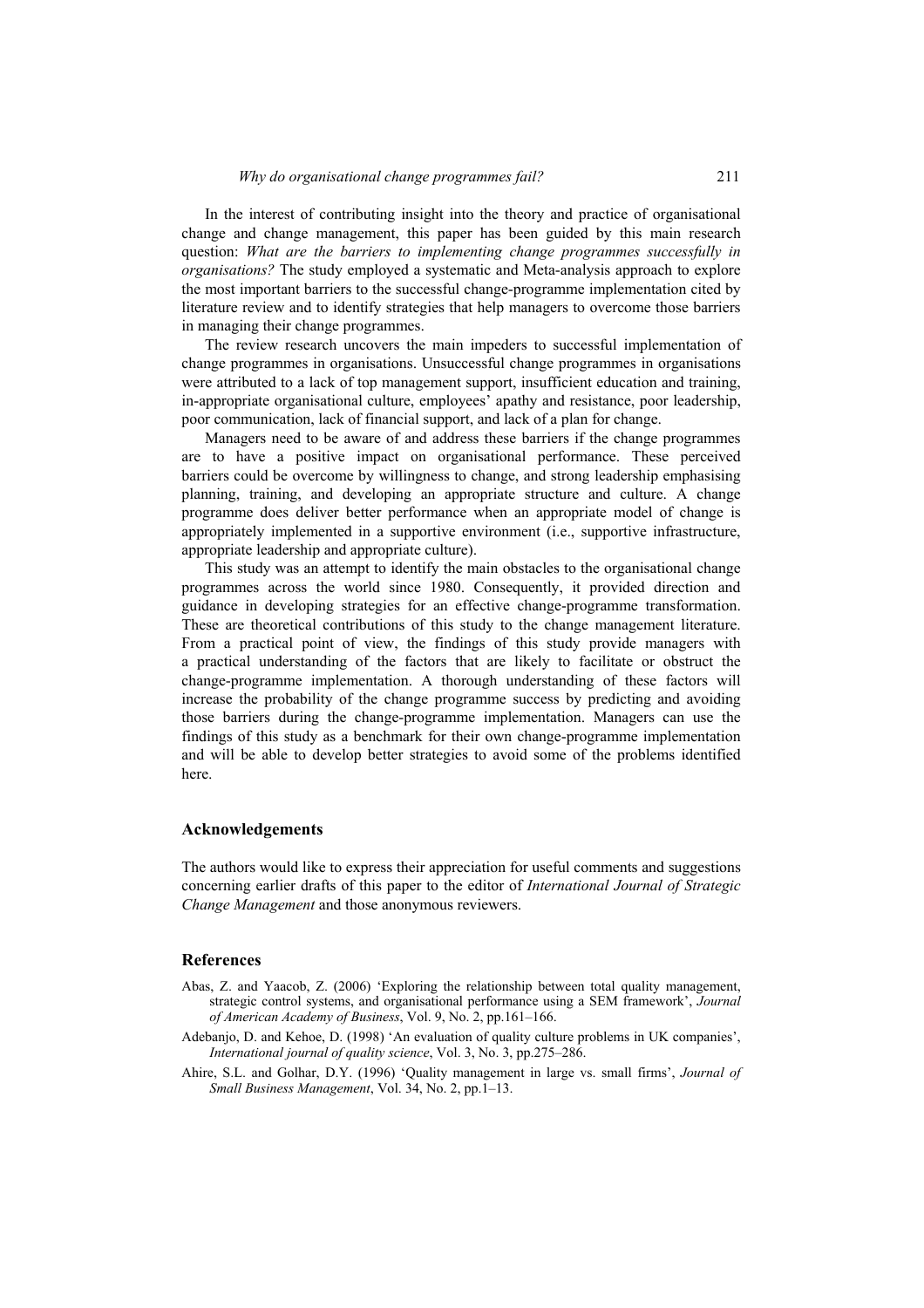- Alas, R. (2007) 'Reactions to organizational change from the institutional perspective: the case of Estonia', *Problems and Perspectives in Management*, Vol. 5, No. 3, pp.19–31.
- Alas, R. and Vadi, M. (2006) 'The impact of organisational culture on organisational learning and attitudes concerning change from an institutional perspective', *International Journal of Strategic Change Management*, Vol. 1, Nos. 1–2, pp.155–170.
- Albrecht, S. (2010) 'Understanding employee cynicism toward change in healthcare contexts', *International Journal of Information Systems and Change Management*, Vol. 4, No. 3, pp.194–209.
- Al-Khalifa, K.N. and Aspinwall, E.M. (2000) 'The development of total quality management in Qatar', *The TQM Magazine*, Vol. 12, No. 3, pp.194–204.
- Allen, R.S. and Kilmann, R.H. (2001) 'The role of the reward system for a total quality management based strategy', *Journal of Organizational Change Management*, Vol. 14, No. 2, pp.110–131.
- Al-Mashrai, M. and Zairi, M. (1999) 'BPR implementation process: an analysis of key success and failure factors', *Business Process Management Journal*, Vol. 5, No. 1, pp.87–122.
- Al-Zamany, Y., Hoddell, S.E. and Savage, B.M. (2002) 'Understanding the difficulties of implementing quality management in Yemen', *TQM Magazine*, Vol. 14, No. 4, pp.240–247.
- Andrews, J., Cameron, H. and Harris, M. (2008) 'All change? Managers' experience of organizational change in theory and practice', *Journal of Organizational Change Management*, Vol. 21, No. 3, pp.300–314.
- Appelbaum, S.A., Close, T.G. and Klasa, S. (1999) 'Downsizing: an examination of some successes and more failures', *Management Decision*, Vol. 37, No. 5, pp.424–437.
- Atkinson, P.E. (1990) *Creating Culture Change: The Key to Successful Total Quality Management*, IFS Publications, Bradford, UK.
- Baidoun, S. (2003) 'An empirical study of critical factors of TQM in Palestinian organizations', *Logistics Information Management*, Vol. 16, No. 2, pp.156–171.
- Bain and Company (2013) *Management Tools and Trends 2013*, Available at http://www.bain.com (Accessed 15 March, 2013).
- Balogun, J. (2003) 'From blaming the middle to harnessing its potential: creating change intermediaries', *British Journal of Management*, Vol. 14, No. 1, pp.69–84.
- Balogun, J. and Hailey, V. (2004) *Exploring Strategic Change*, 2nd ed., Prentice Hall, London.
- Bayazit, O. (2003) 'Total quality management in Turkish manufacturing organisations', *The TQM Magazine*, Vol. 15, No. 5, pp.345–350.
- Becker, S.W., Golomski, W.A.J. and Lory, D.C. (1994) 'TQM and organization of the firm: theoretical and empirical perspectives', *Quality Management Journal*, Vol. 1, No. 2, pp.18–24.
- Beer, M. (2003) 'Why total quality management programs do not persist: the role of management quality and implications for leading a TQM transformation', *Decision Sciences*, Vol. 34, No. 4, pp.623–642.
- Beer, M. and Nohria, N. (2000) 'Cracking the code of change', *Harvard Business Review*, Vol. 78, No. 2, pp.133–141.
- Benson, T. (1993) 'TQM: a child takes a first few faltering steps', *Industry Week*, Vol. 242, No. 7, pp.16, 17.
- Bhat, K.S. and Rajashekhar, J. (2009) 'An empirical study of barriers to TQM implementation in Indian industries', *The TQM Journal*, Vol. 21, No. 3, pp.261–272.
- Brousseau, K.R., Driver, M.J., Eneroth, K. and Larsson, R. (1996) 'Career pandemonium: realigning organizations and individuals', *Academy of Management Executive*, Vol. 10, No. 2, pp.38–45.
- Brown, M.G. (1993) 'Why does total quality fail in two out of three tries?', *Journal for Quality and Participation*, Vol. 16, No. 2, pp.80–84.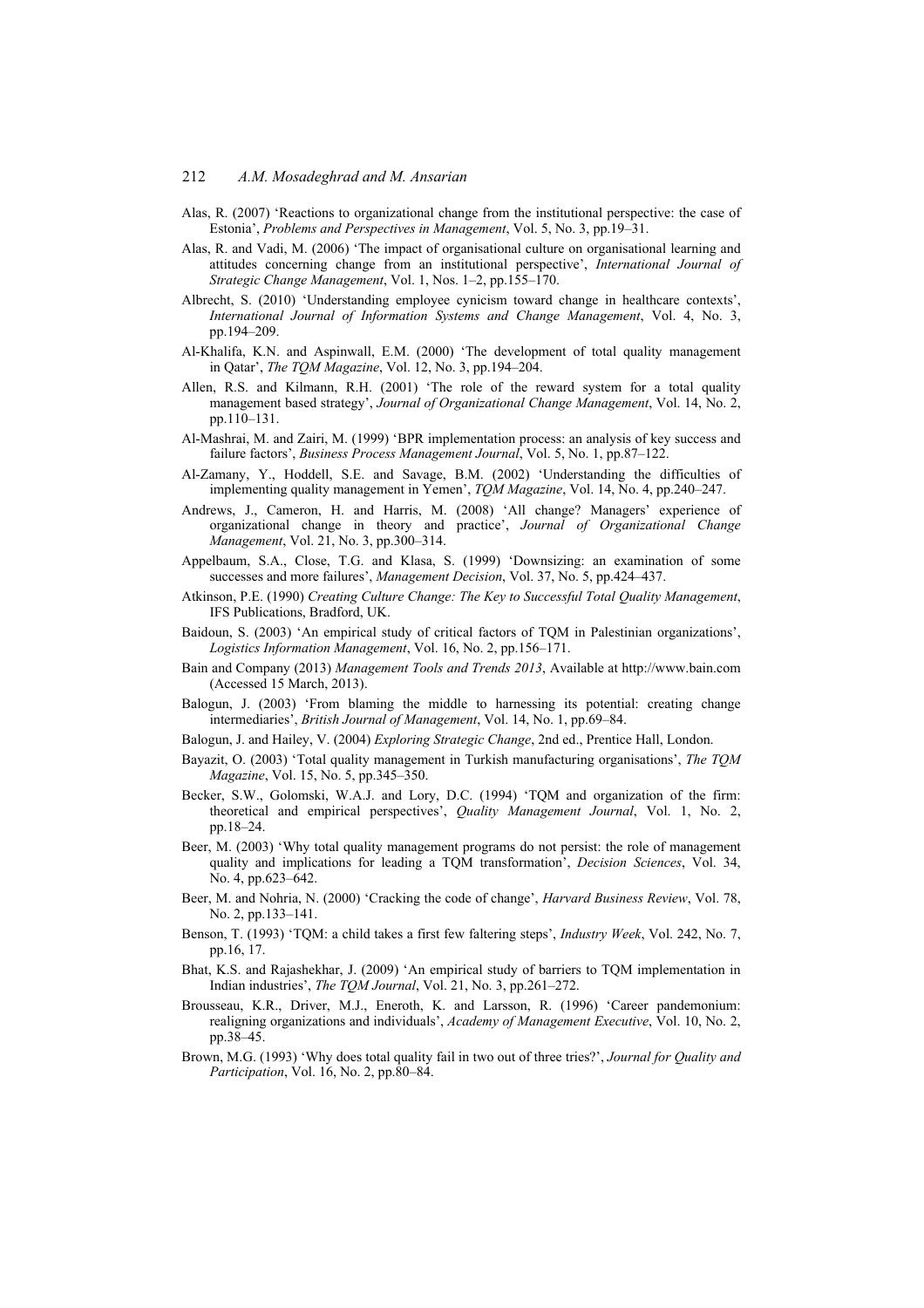- Brown, M.G., Hitchcock, D.E. and Willard, M.L. (1994) 'Why TQM fails and what to do about it', *Small Business Reports*, Vol. 19, No. 7, pp.58–60.
- Bruton, G., Keels, J. and Shook, C. (1996) 'Downsizing the firm: answering the strategic questions', *Academy of Management Executive*, Vol. 10, No. 2, pp.38–45.
- Bryant, A. (1998) 'Beyond BPR: confronting the organizational legacy', *Management Decision*, Vol. 36, No. 1, pp.25–30.
- Burrows, P. (1992) 'TQM reality check: it works, but it is not cheap or easy', *Electronic Business*, Vol. 18, No. 13, pp.47–54.
- Caccia-Bava, M., Guimaraes, V. and Guimaraes, T. (2005) 'Empirically testing determinants of hospital BPR success', *International Journal of Health Care Quality Assurance*, Vol. 18, No. 7, pp.552–563.
- Caldwell, R. (2003) 'Models of change agency: a fourfold classification', *British Journal of Management*, Vol. 14, No. 2, pp.131–142.
- Carman, J.M., Shortell, S.M. and Foster, R.W. (1996) 'Keys for successful implementation of total quality management in hospitals', *Health Care Management Review*, Vol. 21, No. 1, pp.48–60.
- Carter, E. (2008) 'Successful change requires more than change management', *The Journal for Quality and Participation*, Vol. 31, No. 1, pp.20–23.
- Cater, T. and Pucko, D. (2010) 'Factors of effective strategy implementation: empirical evidence from Slovenian business practice', *Journal for East European Management Studies*, Vol. 15, No. 3, pp.207–236.
- Cenek, R.E. (1995) 'Why improvement efforts fail and what to do about it', *Journal for Quality and Participation*, Vol. 18, No. 1, pp.66–75.
- Chitwood, R.E. (1997) 'Why change is not working in most companies', *National Underwriter*, Vol. 101, No. 5, pp.19–21.
- Claver, E., Gasco, J., Llopis, J. and Gonzalez, R. (2001) 'The strategic process of a cultural change to implement total quality management: a case study', *Total Quality Management*, Vol. 12, No. 4, pp.469–482.
- Claver, E., Tari, J.J. and Molina, J.F. (2003) 'Critical factors and results of quality management: an empirical study', *Total Quality Management*, Vol. 14, No. 11, pp.91–118.
- Cole, R.E. (1995) *The Death and Life of the American Quality Movement*, Oxford University Press, New York.
- Crosby, P. (1992) *Quality is Free*, McGraw-Hill, New York.
- Cummings, T.G. (1995) 'From programmed change to self design: learning how to change organisations', *Organization Development Journal*, Vol. 13, No. 4, pp.20–31.
- Cummings, T.G. and Worley, C.G. (2005) *Organization Development and Change*, 8th ed., Thomson South-Western, Ohio.
- Dale, B., Boaden, R., Willcox, M. and McQuater, R. (1997) 'Sustaining total quality management: What are the key issues?', *The TQM Magazine*, Vol. 9, No. 5, pp.372–380.
- Davenport, T.H. and Short, J.E. (1990) 'The new industrial engineering: information technology and business process redesign', *Sloan Management Review*, Vol. 31, No. 4, pp.11–27.
- Deming, W.E. (1986) *Out of the Crisis*, Cambridge University Press, Cambridge, UK.
- Douglas, T.J. and Judge, W.Q. (2001) 'Total quality management implementation and competitive advantage: the role of structural control and exploration', *The Academy of Management Journal*, Vol. 44, No. 1, pp.158–169.
- Ennis, K. and Harrington, D. (1999) 'Quality management in Irish health care', *International Journal of Health Care Quality Assurance*, Vol. 12, No. 6, pp.232–243.
- Eskildson, L. (1994) 'Improving the odds of TQM's success', *Quality Progress*, Vol. 27, No. 4, pp.61–63.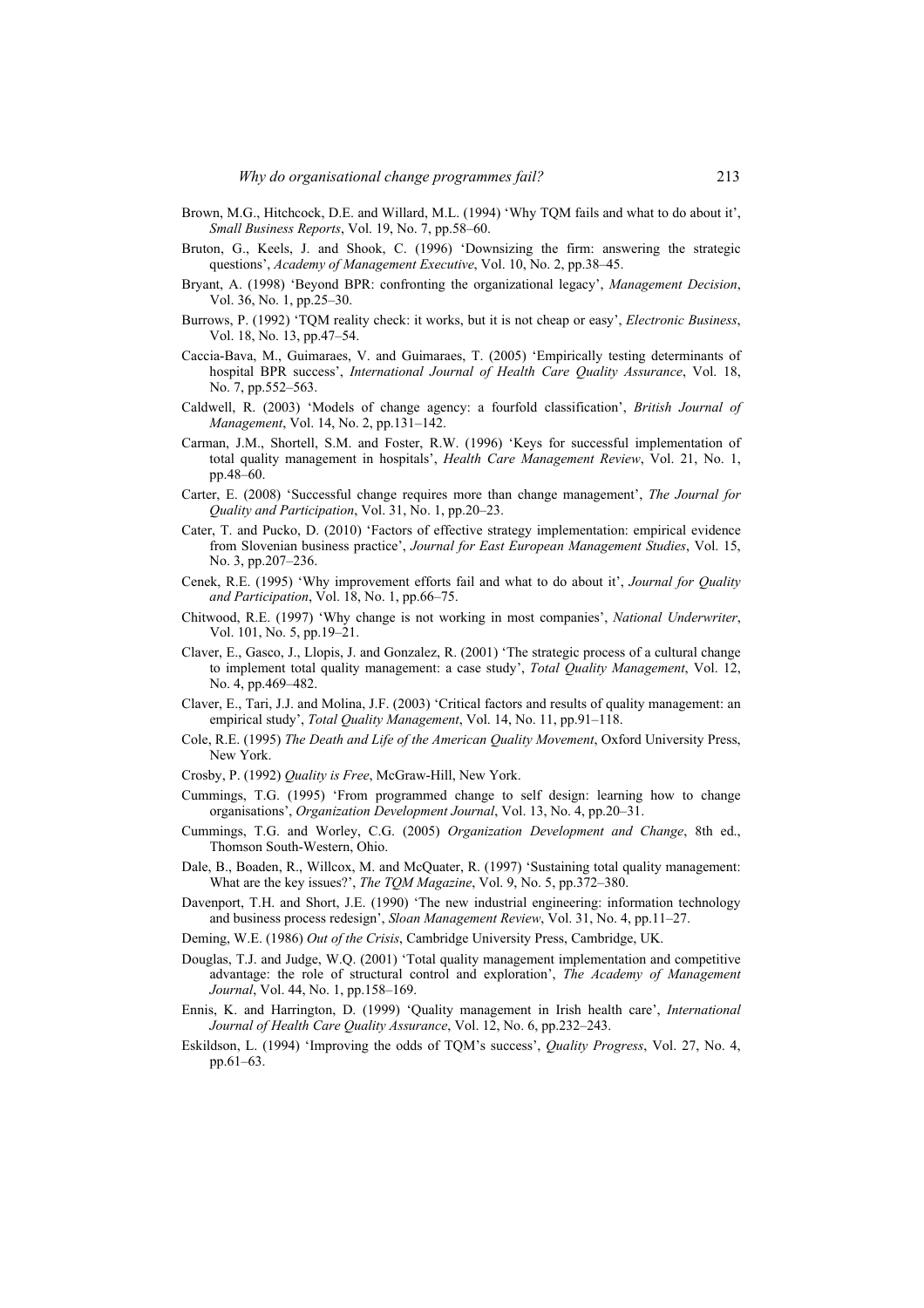- Ferlie, E.B. and Shortell, S.M. (2001) 'Improving the quality of health care in the United Kingdom and the United States: a framework for change', *The Milbank Quarterly*, Vol. 79, No. 2, pp.281–315.
- Gatchalian, M. (1997) 'People empowerment: the key to TQM success', *The TQM Magazine*, Vol. 9, No. 6, pp.429–433.
- Ghobadian, A. and Gallear, D. (1997) 'TQM and organization size', *International Journal of Operations and Production Management*, Vol. 17, No. 2, pp.121–163.
- Glass, G.V. (1976) 'Primary, secondary and meta-analysis of research', *Educational Researcher*, Vol. 5, No. 10, pp.3–8.
- Glover, L. (2000) 'Neither poison nor panacea: shop floor responses to TQM', *Employee Relations*, Vol. 22, No. 2, pp.121–141.
- Goleman, D. (2000) 'Leadership that gets results', *Harvard Business Review*, Vol. 78, No. 2, pp.78–90.
- Hammer, M. (1990) 'Reengineering work: don't automate, obliterate', *Harvard Business Review*, Vol. 68, No. 22, pp.104–112.
- Hansson, J. and Klefsjo, B. (2003) 'A core value model for implementing total quality management in small organisations', *The TQM Magazine*, Vol. 15, No. 2, pp.71–81.
- Harari, O. (1997) 'Ten reasons why TQM doesn't work', *Management Review*, Vol. 86, No. 1, pp.38–44.
- Harrington, D. and Williams, B. (2004) 'Moving the quality effort forward: the emerging role of the middle manager', *Managing Service Quality*, Vol. 14, No. 4, pp.297–306.
- Hellriegel, D., Slocum, J.W. and Woodman, R.W. (2001) *Organizational Behaviour*, 9th ed., Thomson, Mason.
- Hellsten, U. and Klefsjo, B. (2000) 'TQM as a management system consisting values, techniques and tools', *Journal of Quality and Reliability Management*, Vol. 18, No. 3, pp.289–306.
- Hoag, B.G., Ritschard, H.V. and Cooper, C.L. (2002) 'Obstacles to effective organization change: the underlying reasons', *Leadership and Organisation Development Journal*, Vol. 23, No. 1, pp.6–15.
- Hoyle, D. (2006) *ISO 9000 Quality Systems Handbook*, 5th ed., Butterworth-Heinemann, London.
- Hrebiniak, L.G. (2006) 'Obstacles to effective strategy implementation', *Organizational Dynamics*, Vol. 35, No. 1, pp.12–31.
- Hubiak, W.A. and O'Donnell, S.J. (1996) 'Do Americans have their minds set against TQM?', *National Productivity Review*, Vol. 15, No. 3, pp.19–32.
- Huq, Z. (2006) 'Six-Sigma implementation through competency based perspective', *Journal of Change Management*, Vol. 6, No. 3, pp.277–289.
- Huq, Z. and Martin, T.N. (2000) 'Workforce cultural factors in TQM/CQI implementation in hospitals', *Healthcare Management Review*, Vol. 25, No. 3, pp.80–93.
- Hutton, D.W. (1992) 'TQM: sustaining the momentum', *Quality Progress*, Vol. 25, pp.45–47.
- Jabnoun, N. (2005) 'Organizational structure for customer-oriented TQM: an empirical investigation', *The TQM Magazine*, Vol. 17, No. 3, pp.226–236.
- Jacob, R. (1993) 'TQM: More than a dying fad?', *Fortune*, Vol. 18, pp.66–72.
- Jacobsen, J. (2008) 'Avoiding mistakes of the past: lessons learned on what makes or breaks quality initiatives', *The Journal for Quality and Participation*, Vol. 31, No. 2, pp.4–9.
- Jaehn, A.H. (2000) 'Requirements for total quality leadership', *Intercom*, Vol. 47, No. 10, pp.38–39.
- Jones, J.P. and Seraphim, D. (2008) 'TQM implementation and change management in an unfavorable environment', *Journal of Management Development*, Vol. 27, No. 3, pp.291–306.
- Judge, T.A., Thoresen, C.J., Pucik, V. and Welbourne, T.M. (1999) 'Managerial coping with organizational change: a dispositional perspective', *Journal of Applied Psychology*, Vol. 84, pp.107–122.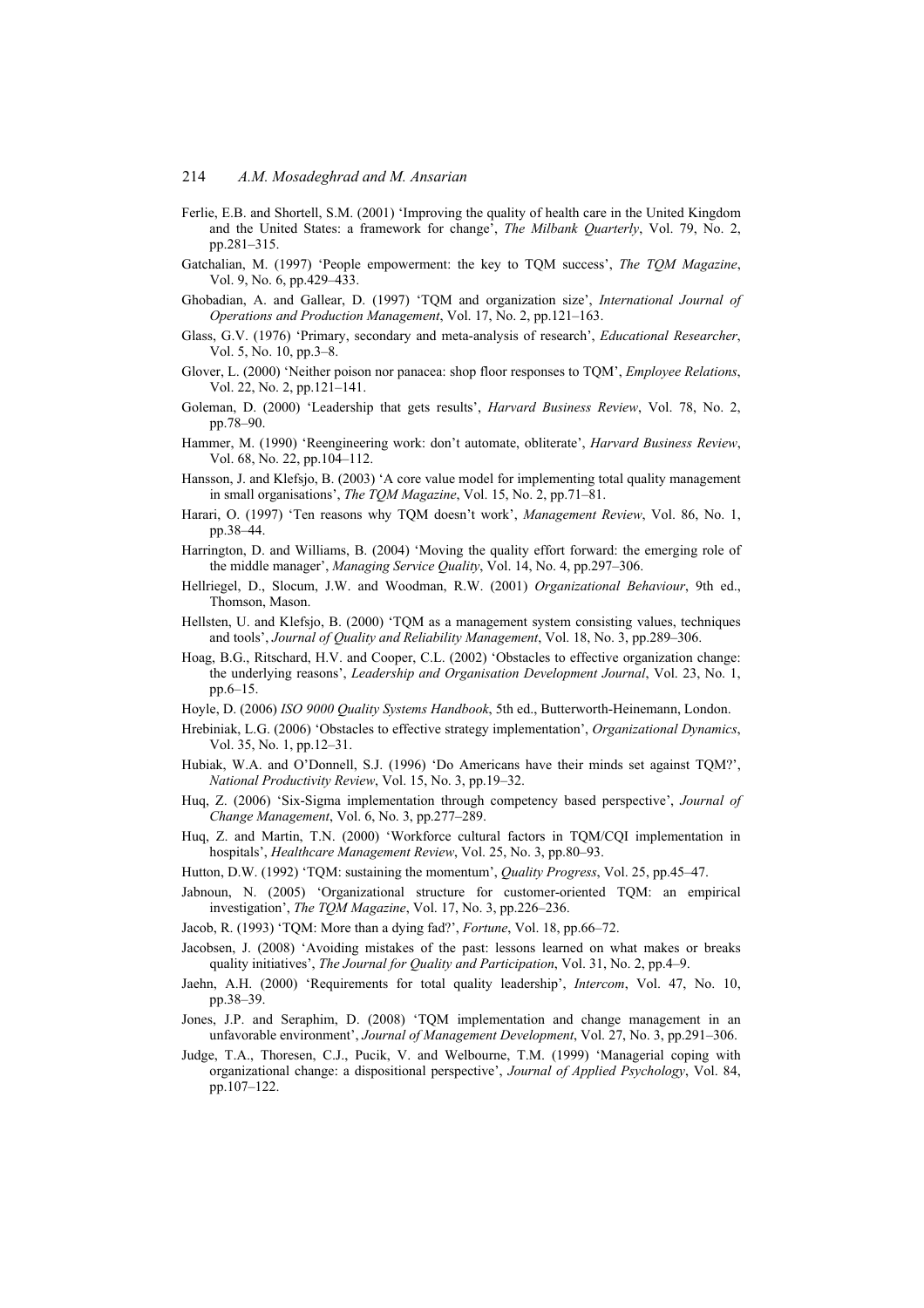- Jun, M., Cai, Sh. and Peterson, R.T. (2004) 'Obstacles to TQM implementation in Mexico's Maquiladora industry', *Total Quality Management and Business Excellence*, Vol. 15, No. 1, pp.59–72.
- Juran, J. (1988) *Quality Control Handbook*, 4th ed., McGraw-Hill, New York.
- Juran, J.M. and Gryna, F.M. (1993) *Quality Planning and Analysis*, 3rd ed., McGraw-Hill, Inc., New York.
- Kanter, R.M., Stein, B.A. and Jick, T.D. (1992) *The Challenge of Organizational Change: How Companies Experience It and Leaders Guide It*, Free Press, New York.
- Karia, N. and Asaari, M.H. (2006) 'The effects of total quality management practices on employees' work-related attitudes', *The TQM Magazine*, Vol. 18, No. 1, pp.30–43.
- Kearney, A.T. (1992) *Total Quality Time to Take Off the Rose-Tinted Spectacles*, IFS Publications, London.
- Kotter, J. (1995) 'Leading change: why transformation efforts fail', *Harvard Business Review*, Vol. 73, No. 2, pp.59–67.
- Kotter, J.P. (1996) *Leading Change*, Harvard Business School Press, Boston.
- Krause, D.R. (1997) 'Supplier development: current practices and outcomes', *International Journal of Purchasing and Materials Management*, Vol. 33, No. 23, pp.12–19.
- Land, F.F., Le Quesne, P.N. and Wijegunaratne, I. (1989) 'Effective Systems: overcoming the Obstacles', *Journal of Information Technology*, Vol. 4, No. 2, pp.81–91.
- Landaeta, R.E., Mun, J.H., Rabadi, G. and Levin, D. (2008) 'Identifying sources of resistance to change in healthcare', *International Journal of Healthcare Technology and Management*, Vol. 9, No.1 pp.74–96.
- LeBlanc, F., McLaughlin, S., Freedman, J., Sager, R. and Weissman, M. (2004) 'A Six Sigma approach to maximizing productivity in the cardiac Cath Lab', *The Journal of Cardiovascular Management*, Vol. 15, No. 2, pp.19–24.
- Lemak, D.J., Mero, N.P. and Reed, R. (2002) 'When quality works: a premature post-mortem on TQM', *Journal of Business and Management*, Vol. 8, No. 4, pp.391–410.
- Lewis, W.G., Pun, K.F. and Lalla, T.R.M. (2006) 'Empirical investigation of the hard and soft criteria of TQM in ISO 9001 certified small and medium-sized enterprises', *International Journal of Quality and Reliability Management*, Vol. 23, No. 8, pp.964–985.
- Longenecker, C.O., Simonetti, J.L. Sharkey, T.W. (1999) 'Why organizations fail: the view from the front-line', *Management Decision*, Vol. 37, No. 6, pp.503–513.
- Mandal, P., Love, P.E., Sohal, A.S. and Bhadury, B. (2000) 'The propagation of quality management concepts in the Indian manufacturing industry: some empirical observations', *The TQM Magazine*, Vol. 12, No. 3, pp.205–211.
- McGreevy, M. (2009) 'Why change works sometimes', *Industrial and Commercial Training*, Vol. 41, No. 6, pp.305–313.
- McWilliam, C.L. and Ward-Griffin, C. (2006) 'Implementing organizational change in health and social services', *Journal of Organizational Change Management*, Vol. 19, No. 2, pp.119–135.
- Miller, D. (2002) 'Successful change leaders: what makes them? What do they do that is different?', *Journal of Change Management*, Vol. 2, No. 4, pp.359–368.
- Moreno-Lozon, M.D. and Peris, F.J. (1998) 'Strategic approach, organizational design and quality management', *International Journal of Quality Science*, Vol. 3, No. 4, pp.328–347.
- Morrell, K.M., Loan-Clarke, J. and Wilkinson, A.J. (2004) 'Organisational change and employee turnover', *Personnel Review*, Vol. 33, No. 2, pp.161–173.
- Morris, T., Lydka, H. and O'Creevy, M. (1993) 'Can commitment be managed? A longitudinal analysis of employee commitment and human resource policies', *Human Resource Management Journal*, Vol. 3, No. 3, pp.21–42.
- Mosadeghrad, A.M. (2005) 'A survey of total quality management in Iran: barriers to successful implementation in health care organisations', *Leadership in Health Services*, Vol. 18, No. 3, pp.12–34.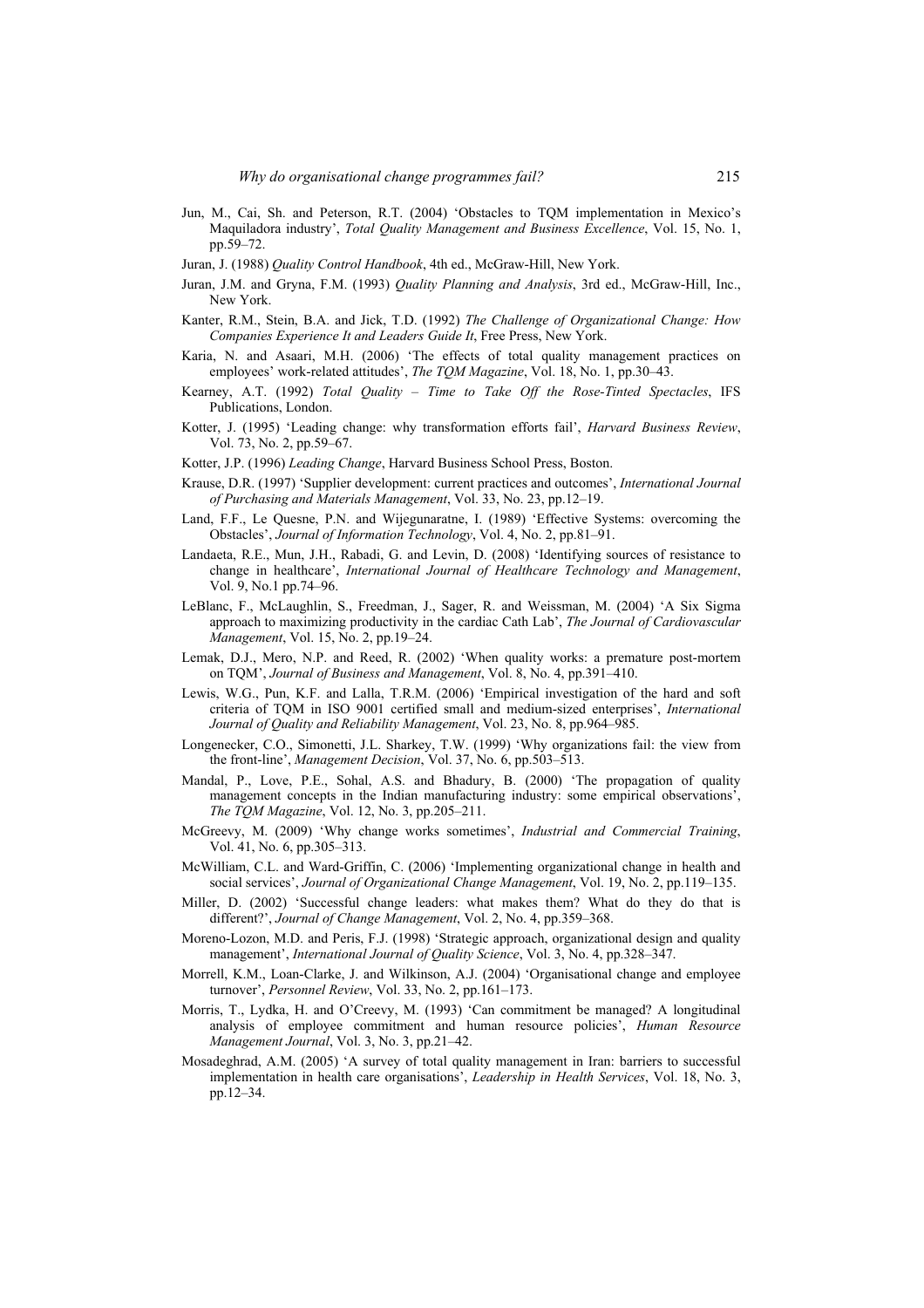- Mosadeghrad, A.M. (2006) 'The impact of organisational culture on the successful implementation of total quality management', *TQM Magazine*, Vol. 18, No. 6, pp.606–625.
- Mosadeghrad, A.M., Ferlie, E. and Rosenberg, D. (2008) 'A study of relationship between job satisfaction, organisational commitment and turnover intention among hospital employees', *Health Services Management Research*, Vol. 21, pp.211–227.
- Mourier, P. and Smith, M.R. (2001) *Conquering Organizational Change: How to Succeed where Most Companies Fail*, CEP Press, New York.
- Newall, D. and Dale, B.G. (1991) 'The introduction and development of a quality improvement process: a study', *International Journal of Production Research*, Vol. 29, No. 9, pp.1747–1760.
- Ngai, E.W. and Cheng, T.C. (1997) 'Identifying potential barriers to total quality management using principal component analysis and correspondence analysis', *International Journal of Quality and Reliability Management*, Vol. 14, No. 4, pp.391–408.
- Nordvang, A.D., Rolland, D. And Simpson, K. (2008) 'Organisational change management through effective internal communication', *International Journal of Information Systems and Change Management*, Vol. 3, No. 3 pp.220–245.
- Oakland, J. (2000) *TQM: Text with Cases*, 2nd ed., Butterworth-Heinemann, Oxford.
- Oakland, J.S. and Tanner, S.J. (2007) 'A new framework for managing Change', *The TQM Magazine,* Vol. 19, No. 6, pp.572–589.
- Okumus, F. (2003) 'A framework to implement strategies in organizations', *Management Decision*, Vol. 41, No. 9, pp.871–882.
- Paper, D.J., Rodger, J.A. and Pendharkar, P.C. 2001) 'A BPR case study at Honeywell', *Business Process Management Journal*, Vol. 7, No. 2, pp.85–99.
- Parker, P. and Slaughter, J. (1993) 'Should the labour movement buy TQM?', *Journal of Organizational Change Management*, Vol. 6, No. 4, pp.43–56.
- Pascale, R., Millemann, M. and Gioja, L. (1997) 'Changing the way we change', *Harvard Business Review*, Vol. 75, No. 6, pp.126–139.
- Pasternack, B.A. and Viscio, A.J. (1998) *The Centerless Corporation: A New Model for Transforming Your Organization for Growth and Prosperity*, Simon and Schuster, New York.
- Peters, T. and Waterman, R. (1982) *In Search of Excellence: Lessons from America's Best Run Companies*, Harper and Rowe, New York.
- Pheng, L.S. and Teo, J.A. (2004) 'Implementing total quality management in construction firms', *Journal of Management in Engineering*, Vol. 20, No. 1, pp.8–15.
- Prajogo, D.I. and Sohal, A.S. (2003) 'the relationship between TQM practices, quality performance, and innovation performance: an empirical examination', *International Journal of Quality and Reliability Management*, Vol. 20, No. 8, pp.901–918.
- Preiss, K., Goldman, S.L. and Nagel, R.N. (1996) *Cooperate to Compete*, Van Nostrand Reinhold, New York.
- Psychogios, A.G. and Priporas, C.V, 2007) 'Understanding total quality management in context: qualitative research on managers' awareness of TQM aspects in the Greek service industry', *The Qualitative Report*, Vol. 12, No. 1, pp.40–66.
- Pun, K.F. and Jaggernath-Furlonge, S. (2012) 'Impacts of company size and culture on quality management practices in manufacturing organisations: an empirical study', *The TQM Journal*, Vol. 24, No. 1, pp.83–101.
- Raps, A. (2004) 'implementing strategy', *Strategic Finance*, Vol. 85, No. 12, pp.49–53.
- Reichers, A.E., Wanous, J.P. and Austin, J.T. (1997) 'Understanding and managing cynicism about organizational change', *Academy of Management Executive*, Vol. 11, pp.48–59.
- Revenaugh, D.L. (1994) 'Implementing major organizational change: can we really do', *The TQM Magazine*, Vol. 6, No. 6, pp.38–48.
- Roberto, M.A. and Levesque, L.C. (2005) 'The art of making change initiatives stick', *Sloan Management Review*, Vol. 46, No. 4, pp.53–60.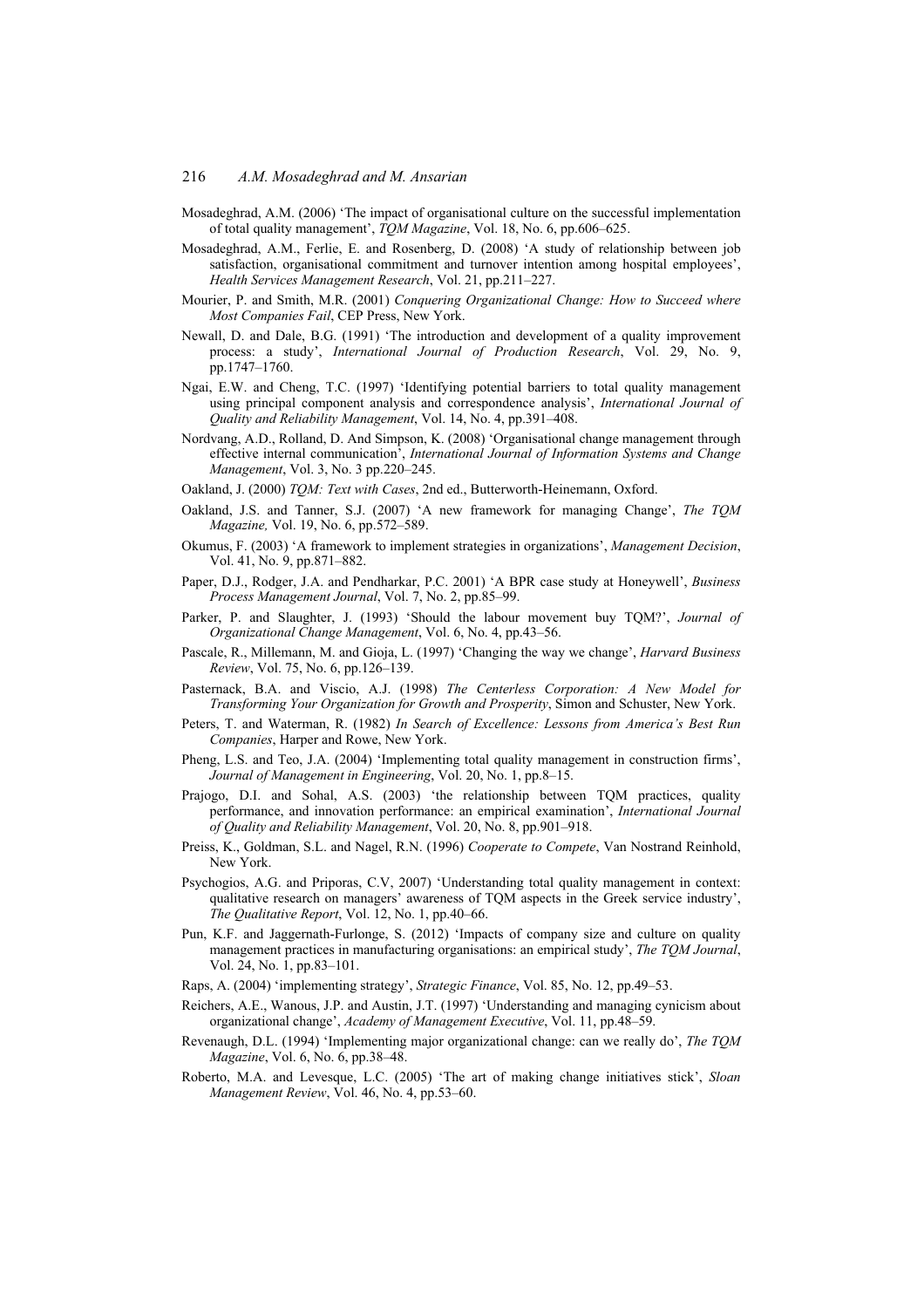- Rouleau, L. (2005) 'Micro-practices of strategic sensemaking and sensegiving: how middle managers interpret and sell change every day', *Journal of Management Studies*, Vol. 42, No. 7, pp.1413–1441.
- Salaheldin, S.I. (2003) 'The implementation of TQM strategy in Egypt: a field-force analysis', *The TQM Magazine*, Vol. 15, No. 4, pp.266–274.
- Salegna, G. and Fazel, F. (2000) 'Obstacles to implementing quality', *Quality Progress*, Vol. 33, No. 7, pp.53–57.
- Schaffer, R. and Thompson, H. (1992) 'Successful change programs begin with results', *Harvard Business Review*, Vol. 70, No. 1, pp.80–89.
- Schneider, B., Brief, A.P. and Guzzo, R.A. (1996) 'Creating a climate and culture for sustainable organizational change', *Organizational Dynamics*, pp.7–19.
- Schweiger, D. and DeNisi, A. (1991) 'Communicating with employees following a merger: a longitudinal field experiment', *Academy of Management Journal*, Vol. 34, No. 1, pp.110–135.
- Sebastianelli, R. and Tamimi, N. (2003) 'Understanding the obstacles to TQM Success', *Quality Management Journal*, Vol. 10, No. 3, pp.45–56.
- Self, D.R. and Schraeder, M. (2009) 'Enhancing the success of organizational change: matching readiness strategies with sources of resistance', *Leadership and Organization Development Journal*, Vol. 30, No. 2, pp.167–182.
- Sempane, M.E., Rieger, H.S. and Roodt, G. (2002) 'Job satisfaction in relation to organisational culture', *SA Journal of Industrial Psychology*, Vol. 28, No. 2, pp.23–30.
- Senge, P. (1990) *The Fifth Discipline: The Art and Practice of the Learning Organization*, Doubleday, NY.
- Short, J.E. and Venkatraman, N. (1992) 'Beyond business process redesign: redefining Baxter's business network', *Sloan Management Review*, Vol. 34, No. 1, pp.7–21.
- Shortell, S.M., O'Brien, J.L. and Carman, J.M. (1995) 'Assessing the impact of continuous quality improvement/total quality management: concept versus implementation', *Health Services Research*, Vol. 30, No. 2, pp.377–401.
- Siegal, W. (1996) 'Understanding the management of change: an overview of managers' perspectives and assumptions in the 1990s', *Journal of Organizational Change Management*, Vol. 9, No. 6, pp.54–80.
- Sila, I. and Ebrahimpour, M. (2002) 'An investigation of the total quality management survey based research published between 1989 and 2000: a literature review', *International Journal of Quality and Reliability Management*, Vol. 19, No. 7, pp.902–970.
- Singels, J., Rüel, G. and Van der Water, H. (2001) 'ISO 9000 series. Certification and performance', *International Journal of Quality and Reliability Management*, Vol. 18, No. 1, pp.62–75.
- Snape, E., Wilkinson, A., Marchington, M. and Redman, T. (1995) 'Managing human resources for TQM: possibilities and pitfalls', *Employee Relations*, Vol. 17, No. 3, pp.42–51.
- Soltani, E., van der Meer, R. and Williams, T.M. (2005) 'A contrast of HRM and TQM approaches to performance management: some evidence', *British Journal of Management*, Vol. 16, No. 3, pp.211–230.
- Soumyaja, D., Kamlanabhan, T.J. and Bhattacharyya, S. (2011) 'An empirical study on the role of context factors in employees' commitment to change', *International Journal of Learning and Change*, Vol. 5, No.1 pp.33–50.
- Srinidhi, B. (1998) 'Strategic quality management', *International Journal of Quality Science*, Vol. 3, No. 1, pp.38–70.
- Storseth, F. (2004) 'Maintaining work motivation during organisational change', *International Journal of Human Resources Development and Management*, Vol. 4, No. 3, pp.267–287.
- Strauss, A. and Corbin, J. (1998) *Basics of Qualitative Research: Techniques and Procedures for Developing Grounded Theory*, 2nd ed., Sage, London.